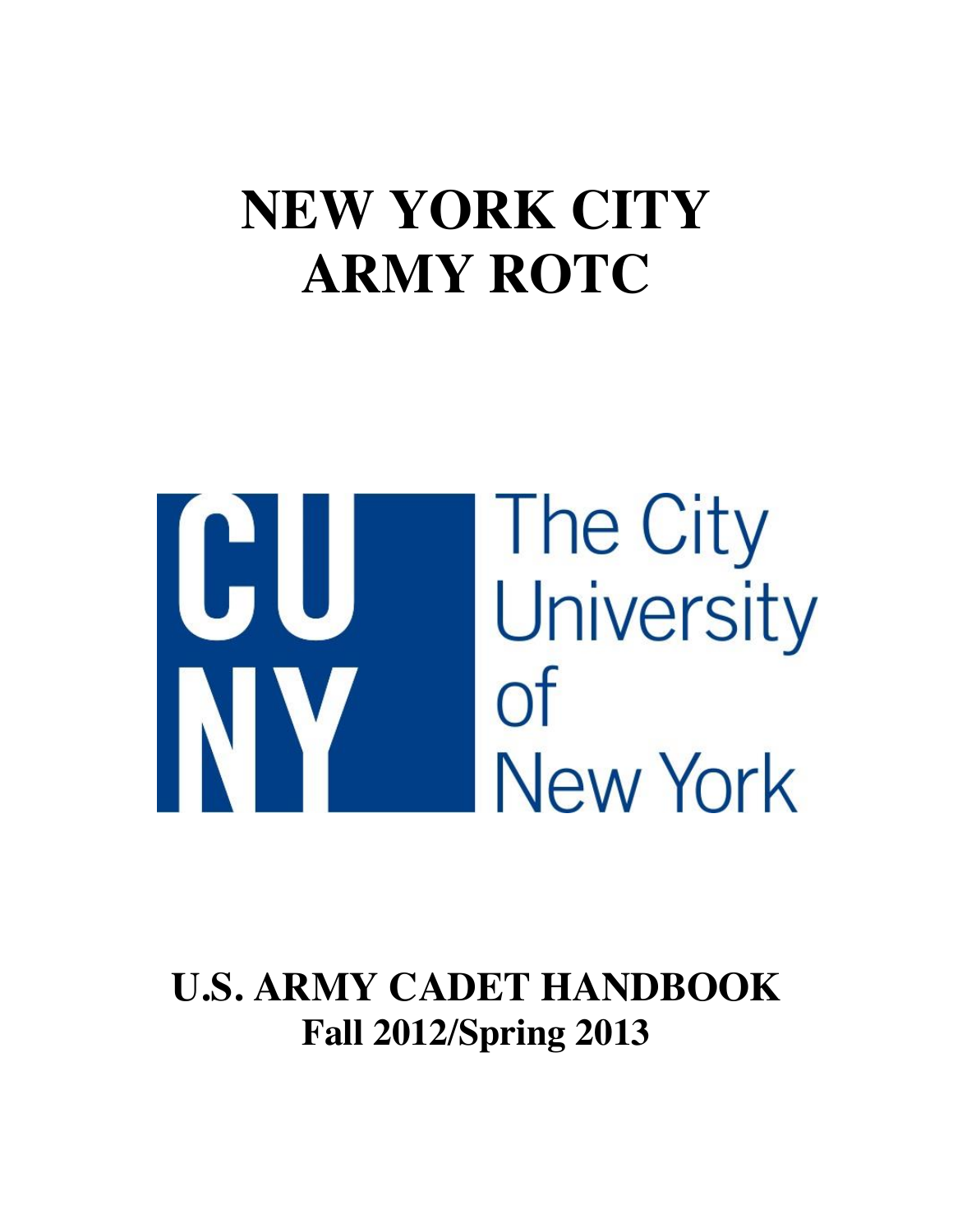## THE ROTC PROGRAM

### ROTC MISSION

### TO COMISSION THE FUTURE OFFICER LEADERSHIP OF THE UNITED STATES ARMY

## COMMISSIONING

A commission is a formal written warrant or authority granting certain powers or privileges and authorizing or commanding the performance of your responsibilities which either directly or indirectly affect the lives of your subordinates.

### THE CEREMONY

Commissioning ceremonies are usually divided into three parts:

Oath of Office Receiving the Commission Pinning of the Bars

### ADMINISTERING THE OATH

Any commissioned officer (Active or Retired) may administer the oath to you. You may wish to have a friend or relative who is a commissioned officer, swear you in. In this case, simply inform the Administration office of your wishes and this may be arranged if the officer is reasonably available. If you have no preferred commissioned officer to do the honors, your Battalion Commander will administer it.

### PINNING OF THE BARS

Pinning on "The Bars' is the part of the ceremony that will be most remember because it is the most symbolic. You are officially a Lieutenant after the oath, but the visible symbols must go on to make you look the part of an officer. You should have the one or two persons who helped you most in getting your commission do the honors of pinning them on. To save some embarrassing questions at the moment of truth, brief the "pinners" how to put the bars on the "pine" prior the event. The portion of the ceremony is usually followed by an informal reception. It is customary for the first enlisted person saluting you after the commissioning to receive a silver dollar.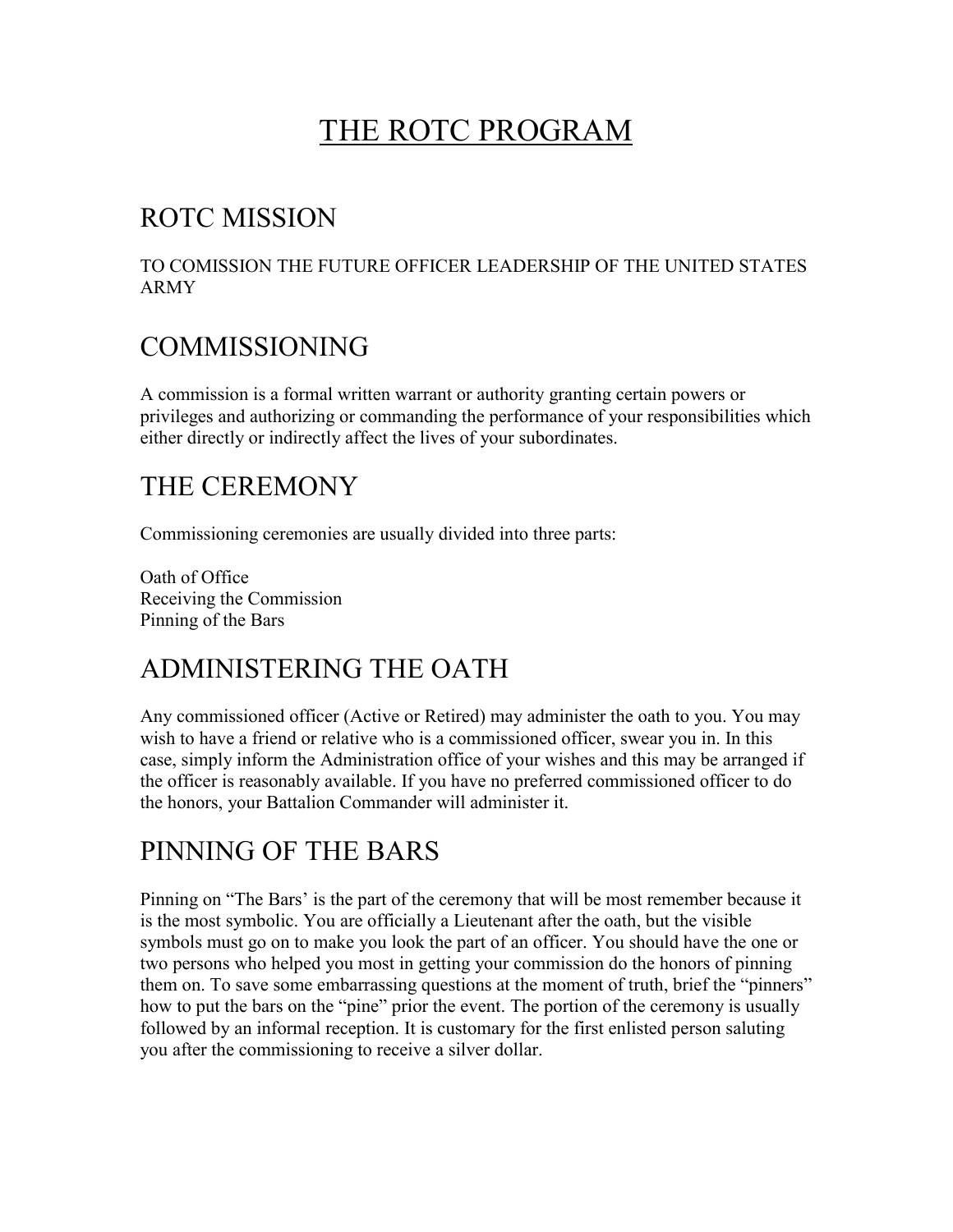## FACTS ABOUT ARMY ROTC

### PURPOSE

Army ROTC at UC provides practical leadership and management training to students desiring to earn an officer's commission along with their chose degrees.

### CURRICULUM

Basic, introductory military science courses (MSI and MSII) allow students to explore Army Officer opportunities without obligation during their freshman and/or sophomore years. A selection of labs offers hands- on training in survival, land navigation, and first aid to break the classroom routine. Six advanced courses ( one each quarter) in military management and tactics plus weekend training exercises and a summer leadership camp prepare students for their future roles as Army Officers.

### EXTRACURRICULAR ACTIVITIES

Army ROTC Students participate in a wide range of UC activities including ROTC sponsored organization such as the Color Guard, Ranger Challenge Team, Army ROTC intramural teams, and the RUCC Club. Students also are offered opportunities to attend Army training schools, such as Airborne School, Air Assault School, Sapper's Leader Course, Mountain Warfare, and Northern Warfare.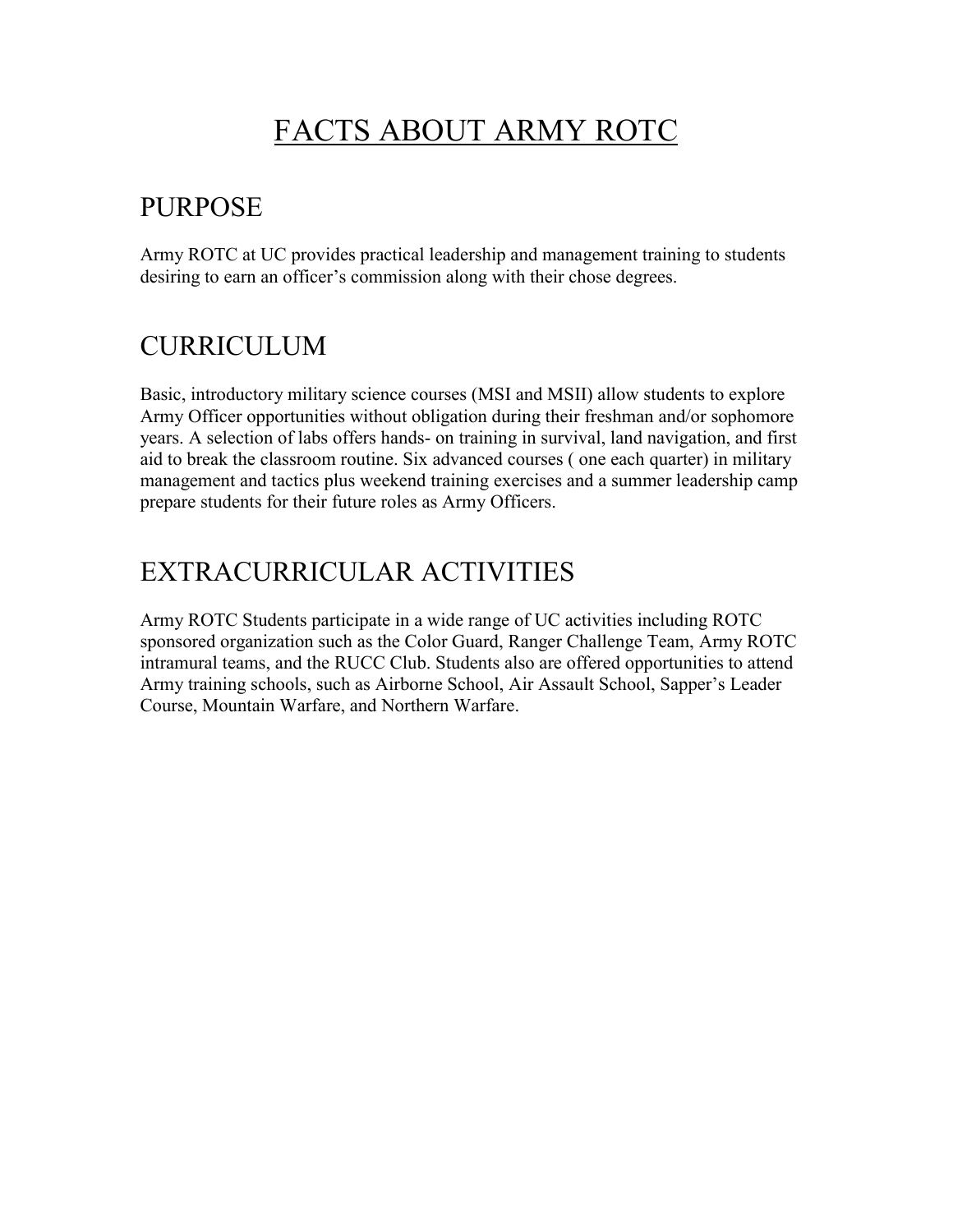## The Soldier's Creed

I am an American Soldier.

I am a warrior and a member of a team.

I serve the people of the United States, and live the Army Values.

I will always place the mission first.

I will never accept defeat.

I will never quit.

I will never leave a fallen comrade.

I am disciplined, physically and mentally tough, trained and proficient in my warrior tasks and drills.

I always maintain my arms, my equipment and myself.

I am an expert and I am a professional.

I stand ready to deploy, engage, and destroy, the enemies of the United States of America in close combat.

I am a guardian of freedom and the American way of life.

I am an American Soldier.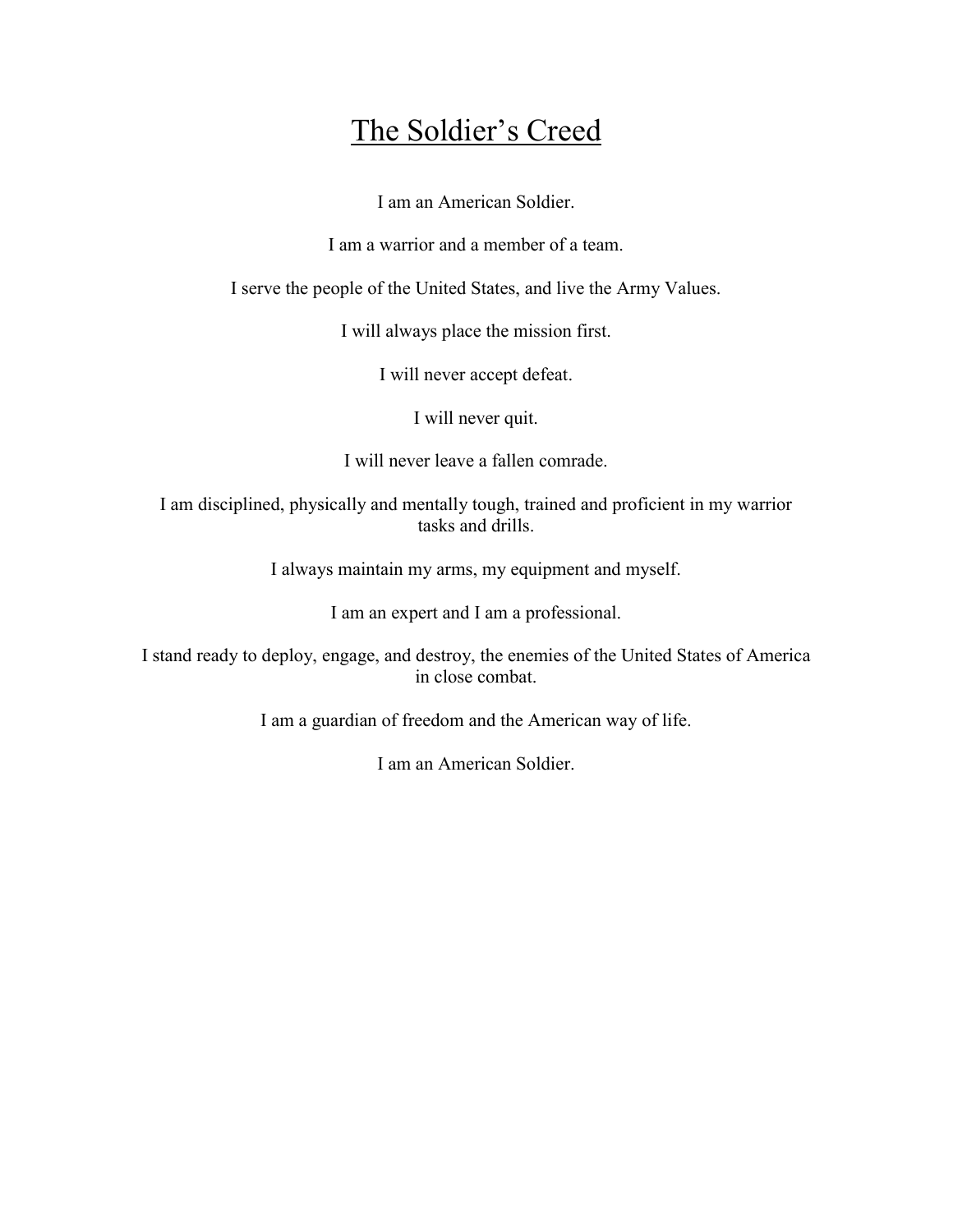## The Cadet Creed

I am an Army Cadet.

Soon I will take an oath and become an Army Officer committed to defending the values which make this nation great. Honor is my touchstone.

I understand mission first and people always.

I am the past – the spirit of those warriors who have made the final sacrifice.

I am the present – the scholar and apprentice soldier enhancing my skills in the science of warfare and the art of leadership.

But above all, I am the future – the future warrior leader of the United States Army. May God give me the compassion and judgment to lead and the gallantry in battle to win.

I will do my duty.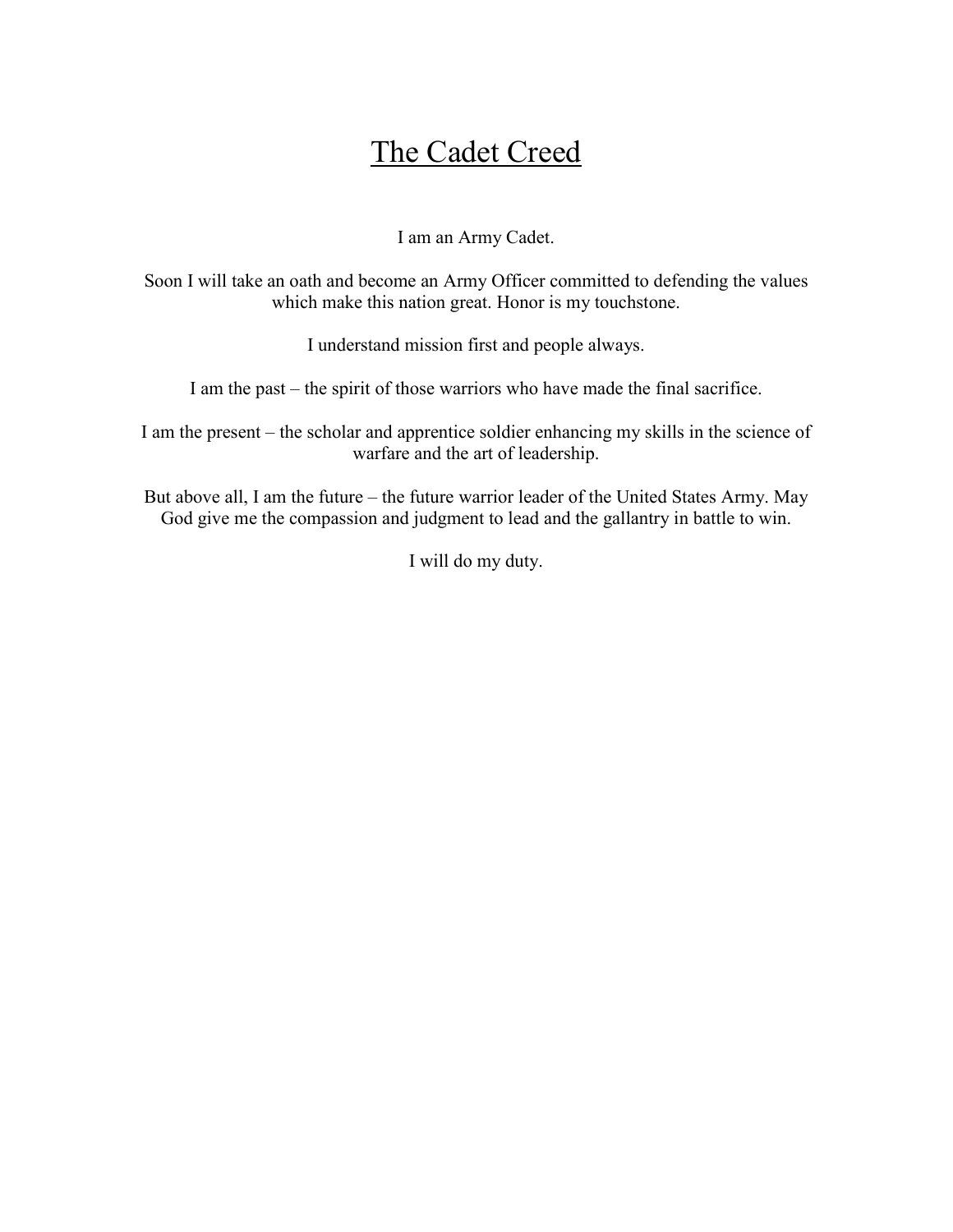### The Army Song

### **"The Army Goes Rolling Along"**

### **Verse:**

March along, sing our song, with the Army of the free.

Count the brave, count the true, who have fought to victory.

We're the Army and proud of our name!

We're the Army and proudly proclaim:

### **First Chorus:**

First to fight for the right,

And to build the Nation's might,

And the Army goes rolling along.

Proud of all we have done,

Fighting till the battle's won,

And the Army goes rolling along.

### **Refrain:**

Then it's hi! hi! hey!

The Army's on its way.

Count off the cadence loud and strong;

For where'er we go,

You will always know

That the Army goes rolling along.

### **Second Chorus:**

Valley Forge, Custer's ranks,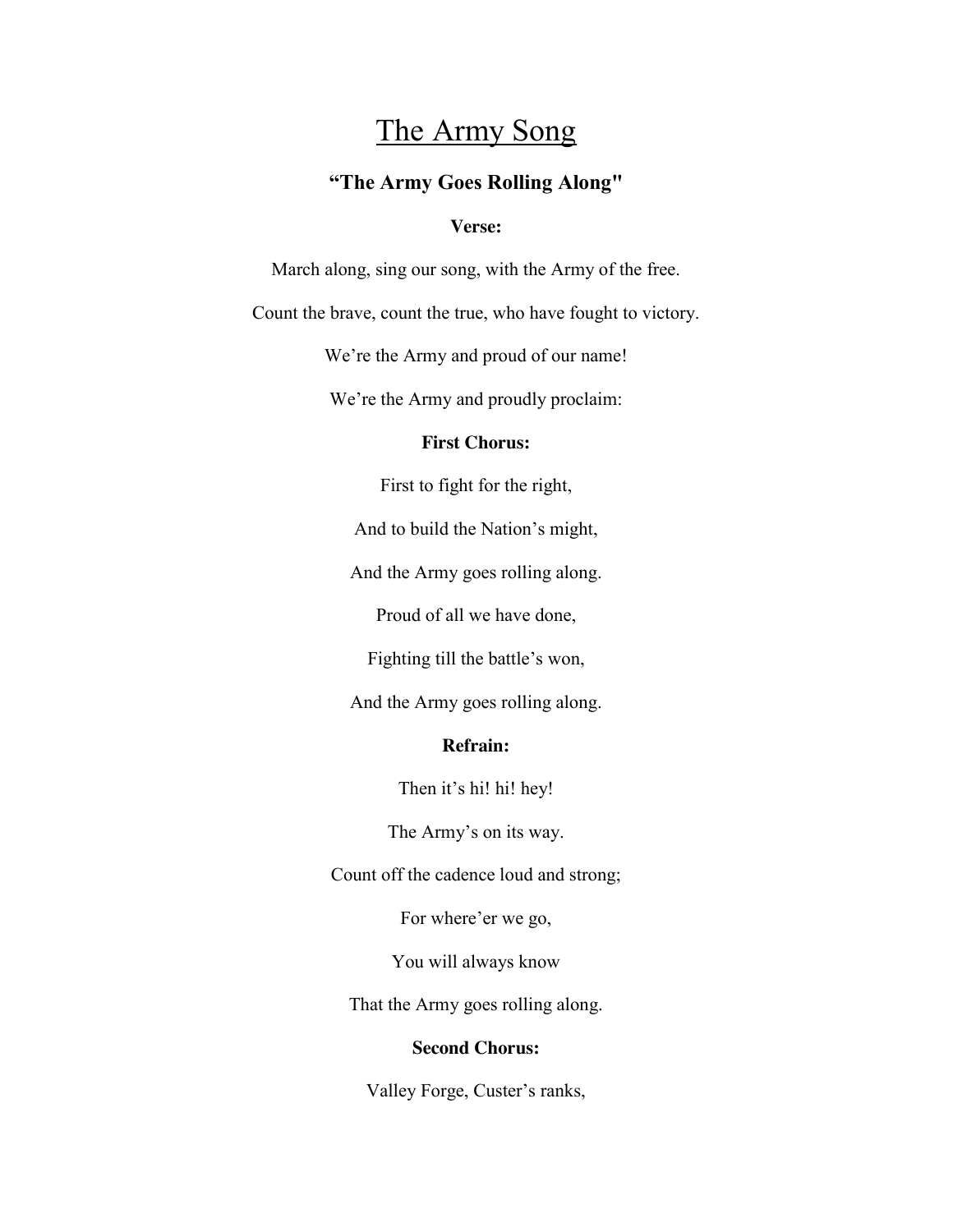San Juan Hill and Patton's tanks,

And the Army went rolling along.

Minute men, from the start,

Always fighting from the heart,

And the Army keeps rolling along.

### **Refrain:**

(same as above)

### **Third Chorus:**

(slower, more freely)

Men in rags, men who froze,

Still that Army met its foes,

And the Army went rolling along.

Faith in God, then we're right,

And we'll fight with all our might,

As the Army keeps rolling along.

### **Refrain:**

Then it's hi! hi! hey!

The Army's on its way.

Count off the cadence loud and strong; (two! three!)

For where'er we go,

You will always know

That the Army goes rolling along! (keep it rolling!)

And the Army goes rolling along!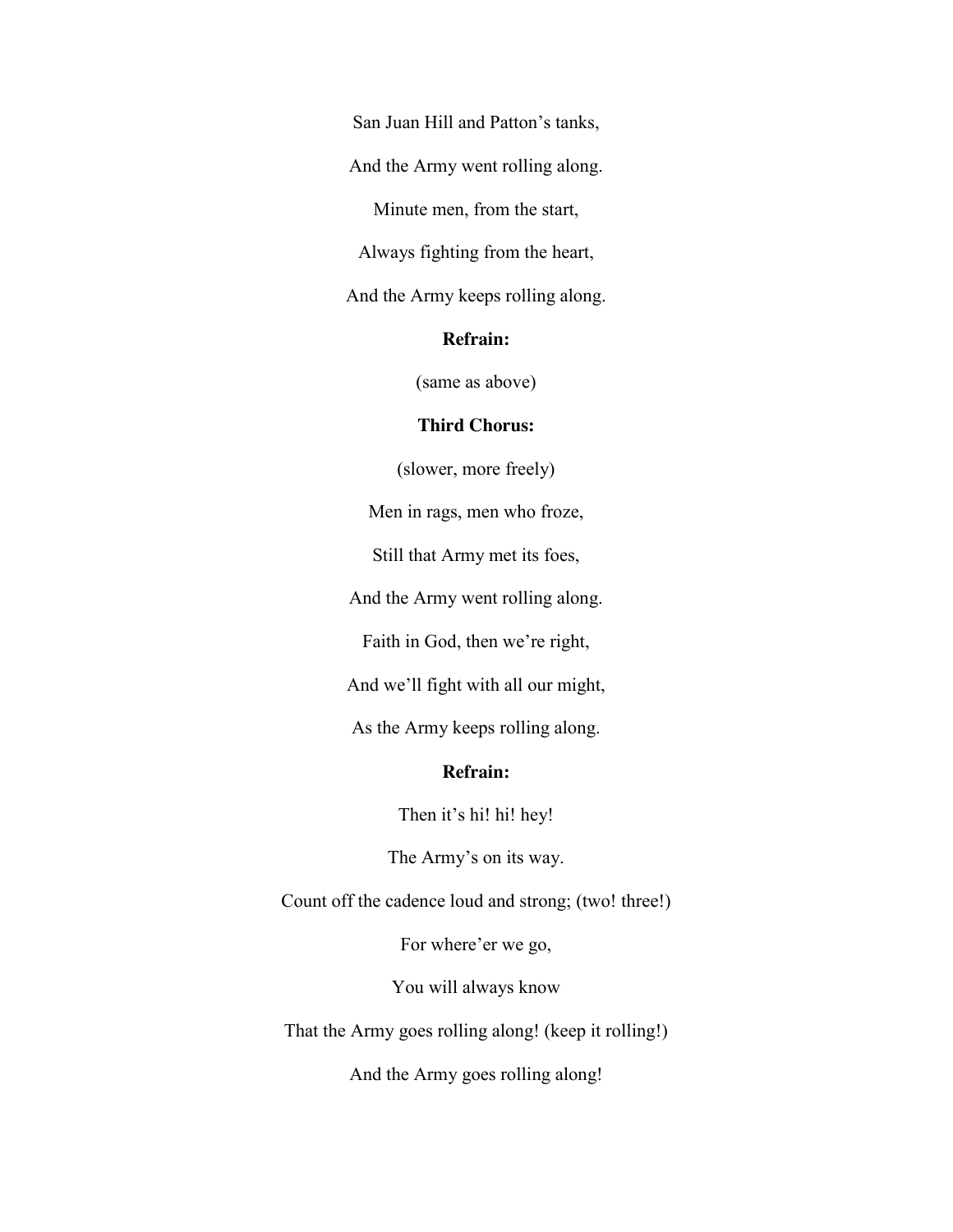## CUSTOMS AND COURTESIES

### **Saluting**

(1) An important military courtesy is the salute. Cadets in uniform render the salute both on and off campus in all official greetings, for ceremonial occasions and when the National Anthem is played or when the colors pass by. Those persons entitles to the salute while in uniform are the following: commissioned officers and warrant officers of the Army, Navy, Marine Corps, Air Force, Coast Guard, and the officers of allied countries.

(2) The salute must never be rendered in a casual or perfunctory manner, nor with pipe, cigar or cigarette held in the mouth or in the right hand. It is rendered only at the halt or during quick time. If a cadet is double timing and is approaching an officer, the cadet must begin quick time, render the salute and only after it has been returned the cadet may resume double time.

(3) The salute is returned by all officers whom are entitles to it unless they are in formation or are carrying something tat would preclude them from returning the salute

(4) The salute is rendered but once if t he senior remains in the immediate vicinity and no conversation takes place. If the conversation takes place, the subordinate again salutes when either they or the senior officer departs.

(5) In formation, individuals do not salute or return salute or return salutes except at the command Present, ARMS. During drill periods, cadets are considered in formation and individual cadets are not required to render the salute, unless reporting to a member of the cadre.

(6) When not in formation, at the approach of an officer, a group is called to attention by the first person noticing the officer and only the person called attention renders the salute.

(a) In general, one does not salute when indoors, except for when reporting to a senior officer.

(b) In any case not covered by specific instructions or when it doubt, it is better to salute than to not.

### **Reporting to an officer**

(1) The salute is a greeting and always rendered by a subordinate when reporting to an officer.

(2) When reporting indoors unarmed to an officer in their office, the cadet knocks three times and enters when told to do so. Upon entering, the cadet halts two paces from the officer, salutes and says, "Sir/Ma'am, Cadet (cadet's name) reports for (state nature of business)". The salute is held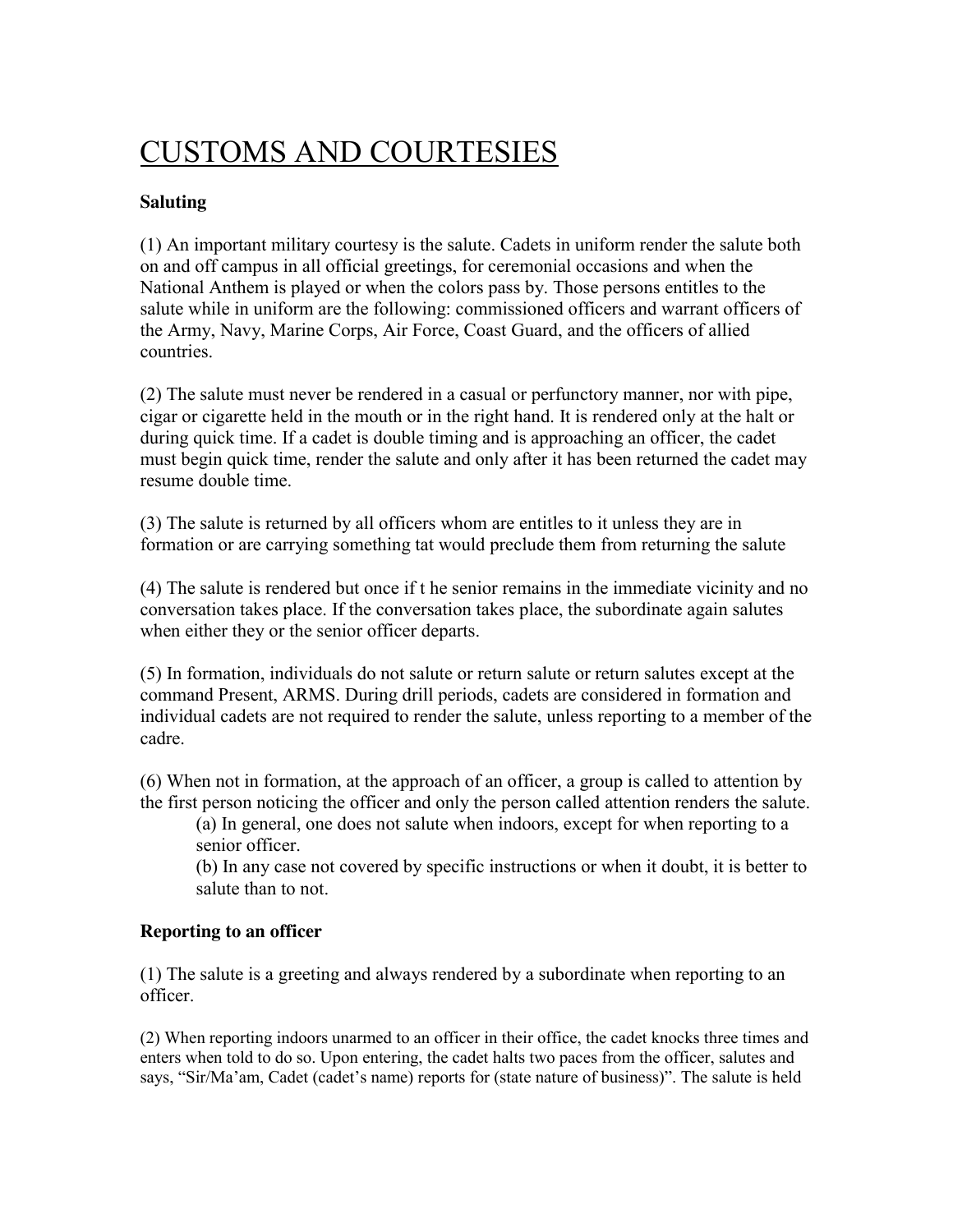until returned. When the business has been completed, the cadet takes one step to the rear and salutes. Once the salute has been returned, the cadet faces about and departs.

## DRILL AND CEREMONY

This section of the Cadet Handbook will provide a general overview of drill and ceremony. All material provided originates from the Army FM 3-21.5, Drill and Ceremony.

### **STATIONARY MOVEMENTS**

### **Position of Attention Parade Rest**

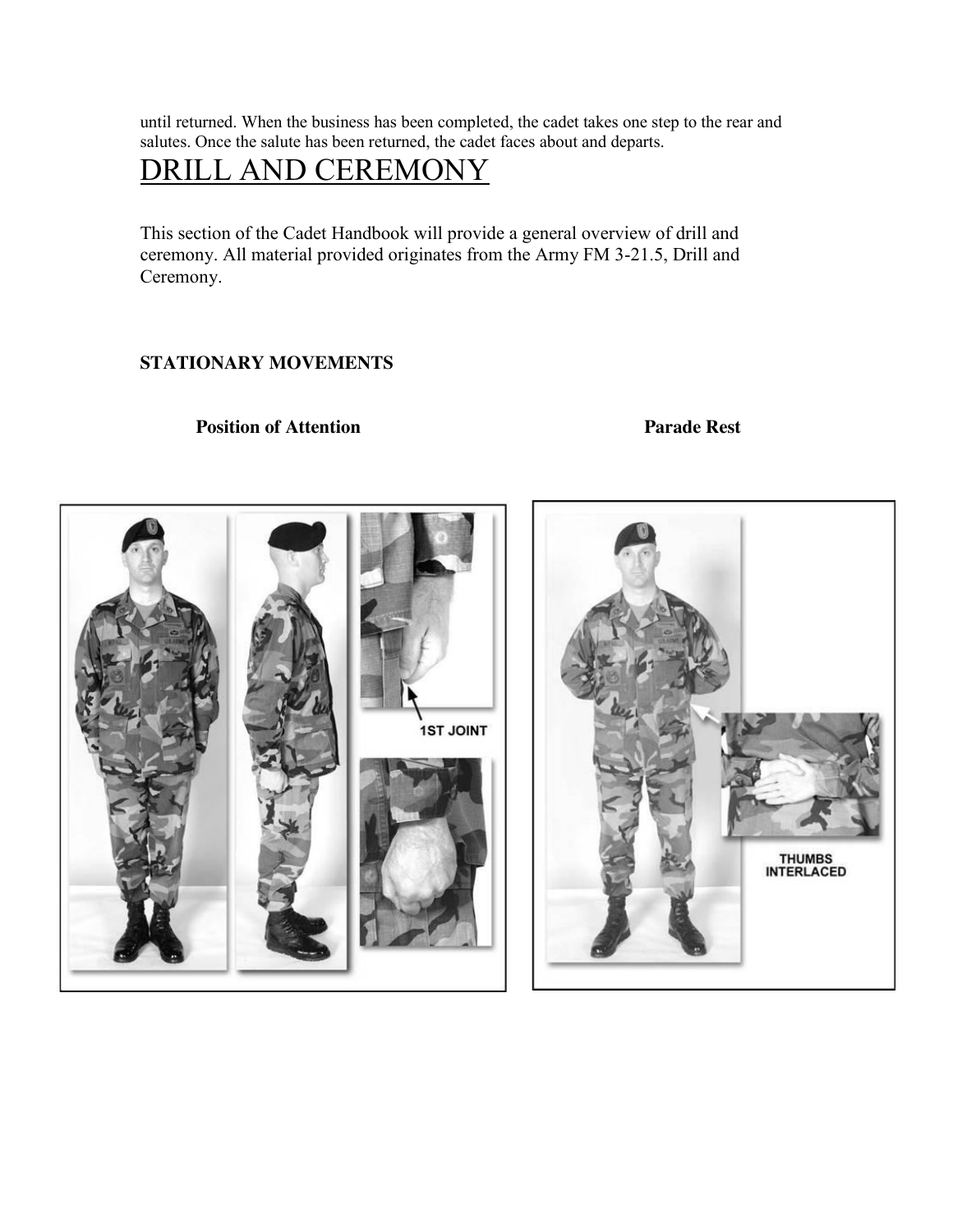## Troop Leading Procedures (TLPs)

 Troop leading is the process a leader goes through to prepare his or her unit to accomplish a tactical mission. It begins when he or she receives a new mission or a change in mission.

 A leader should follow the steps below to ensure successful planning, communication and eventual execution of the mission. Steps 3 through 8 may not follow a rigid sequence. Many of them may be accomplished concurrently. In combat, rarely will leaders have enough time to go through each step in detail, but leaders must use the procedure as outlined, if only in abbreviated form, to ensure that nothing is left out of planning and preparation, and that their soldiers fully understand the platoon's and squad's mission and prepare adequately.

- Step 1: Receive the Mission
- Step 2: Issue a Warning Order (WARNO)
- Step 3: Make a Tentative Plan
- Step 4: Start Necessary Movement
- Step 5: Reconnoiter
- Step 6: Complete the Plan
- Step 7: Issue the Complete Plan (OPORD)
- $\bullet$  Step 8: Supervise

### Step 1: Receive the Mission

 After the leader receives the new/altered mission (either as WARNO, OPORD or FRAGO), he/she begins to analyze it using METT-TC:

- Mission- what is it?
- Enemy- what is known about them/it?
- Troops- what troops are available?
- Terrain- how will it affect the operation?
- Time- how much is available?
- Civil Consideration- will civilians be a factor in the operation?

The leader should use no more than one third of the available time for his/her own planning, including issuing the operation order. The remaining two thirds is used for subordinates to plan and prepare for the operation. In the offense, the leader has one third of the time from his receipt of the mission to the unit's LD time. In the defense, he has one third of the time from mission receipt to the time the squad or platoon must be prepared to defend.

 In scheduling preparation activities, the leader should work backwards from the LD or defend time. This is reverse planning. He must allow enough time for the completion of each task.

### Step 2: Issue a Warning Order

 The leader provides initial instructions in a warning order. The warning order contains enough information to begin preparation as soon as possible. Platoon SOPs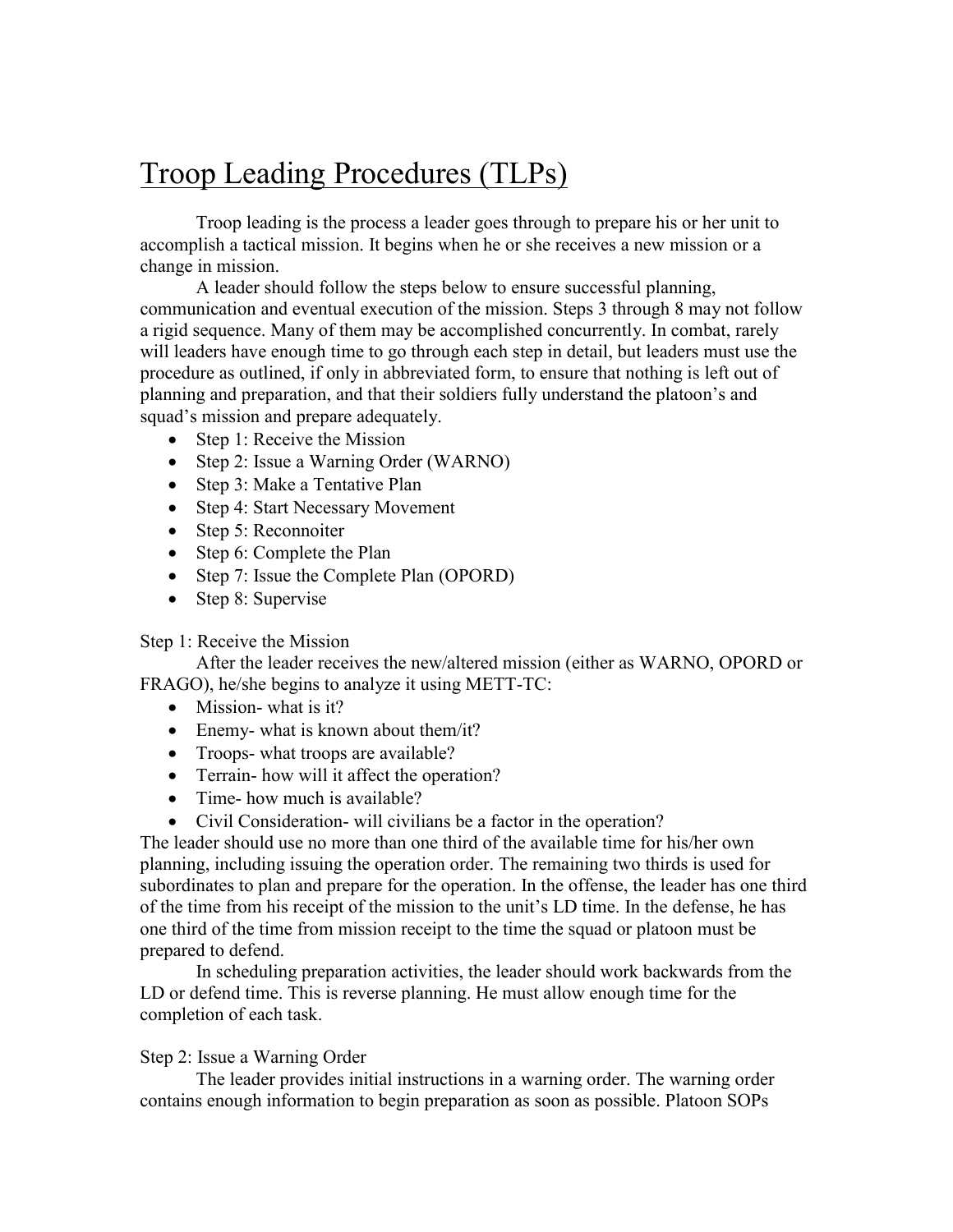should prescribe who will attend all warning orders and the actions they must take upon leader identifies the avenue of approach that affords him/her the greatest protection and places him at the enemy's most vulnerable spot. In the defense, the leader positions key weapons along the avenue of approach most likely to be used by the enemy.

- Time: The leader refines his/her allocation of time based on the tentative plan and any changes in the situation.
- Civil Consideration: The leader considers the possible indirect involvement of civilians on the battlefield or elsewhere within the area of operation.
- Weather: when analyzing weather, the leaders is most interest in visibility and traffic ability.

#### Step 4: Start Necessary Movement

 The unit may need to begin movement while the leader is still planning. The platoon sergeant or squad leaders may bring the unit/platoon forward, usually under the control of the company executive officer or first sergeant. This may occur anytime during the troop leading procedures.

#### Step 5: Reconnoiter

 If time allows, the leader will maker personal reconnaissance to verify terrain analysis, adjust the plan, confirm the usability of routes, and time any critical movements. If a personal recon cannot be done, a map reconnaissance is a must. The leader must consider the risks of conducting a reconnaissance forward of friendly lines. Often, if the risk of enemy contact is high, the leader may rely on scouts to conduct the recon for him/her.

#### Step 6: Complete the Plan

 After conducting a reconnaissance and taking into consideration any changes in the situation, the leader completes the plan. The mission is reviewed to ensure it meets the intent of his/her commander.

#### Step 7: Issue the Complete Plan

Platoon and squad leaders normally issue oral operations orders.

 To aid subordinates, the leader should issue the order in sight of the objective or on defense terrain. When this is not possible, use a terrain model or sketch.

 To ensure understanding after issuing the order, the leader should conduct a confirmation brief and a back brief. This requires subordinates to repeat part or all of the order or demonstrate on the model or sketch their understanding of the operation.

#### Step 8: Supervise

The leader supervises the unit's preparation by conducting both rehearsals and inspections.

 Rehearsals: Rehearsals are used to practice essential tasks, find weaknesses or problems in the plan, coordinate actions of subordinate elements, and improve the soldiers' understanding of the operation.

 The unit may begin rehearsals (for example, battle drills) before the order is issued. After the operations order is issued time is saved to go over more mission-specific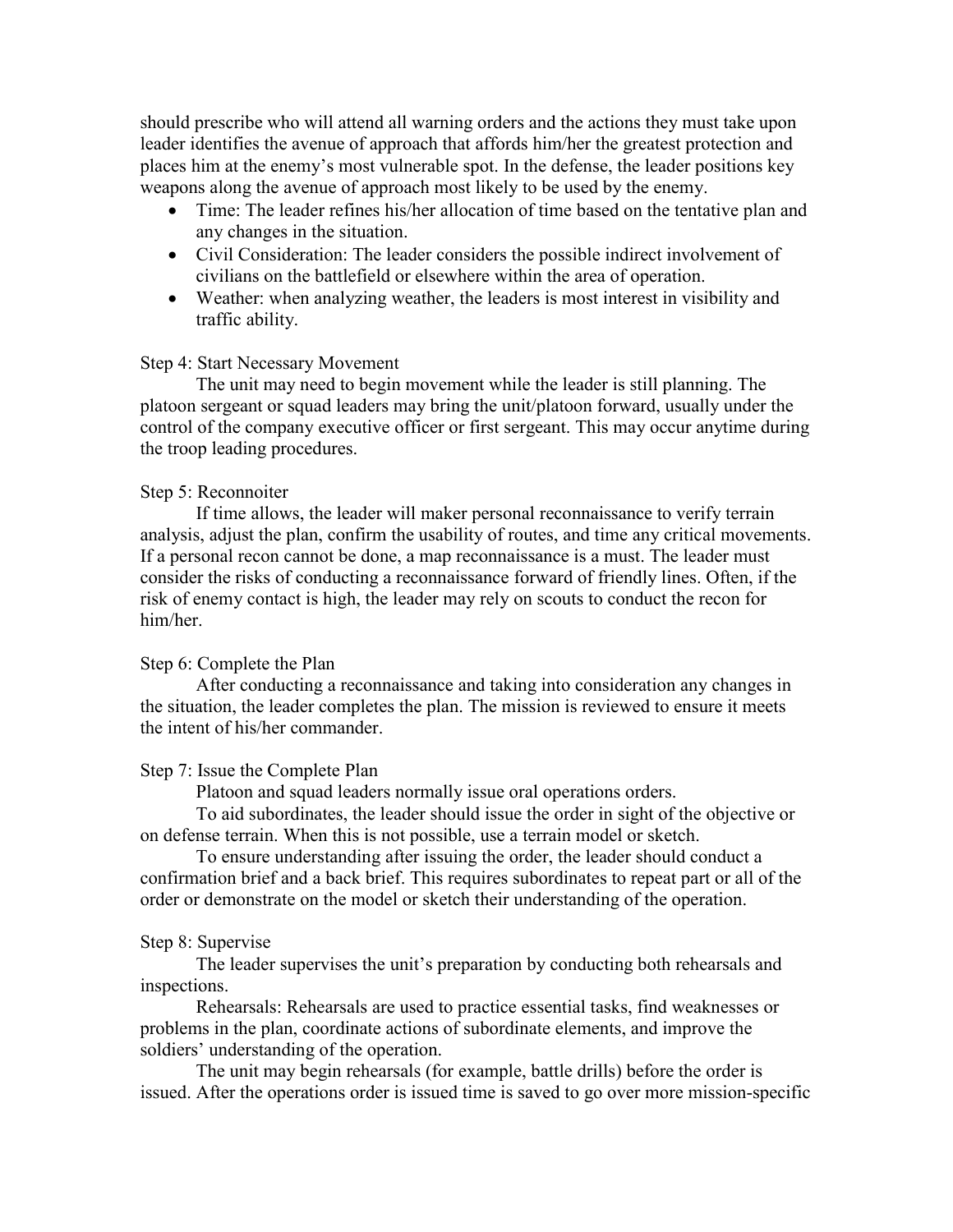## Operations Order (OPORD) Familiarization

### **References**:

- 1. FM 5-0
- 2. Warrior Forge Supplemental Training Guide

### **Function of an OPORD**

During your career as a cadet, you will be given missions that you are expected to accomplish both in garrison and in the field. The way that you disseminate your plan to your subordinates weighs heavily on whether or not your mission will be successful. The Army has made dissemination into an art form with the help of what is call an operations order (OPORD). It is a directive issued by a leader to his/her subordinates in order to effect the coordinated execution of a specific operation. Within the body of an OPORD, all essential information is organized in a way that enables you tot brief what is necessary to accomplish your mission in an efficient and succinct manner.

Essentially, an OPORD is broken down into 5 distinct paragraphs: Situation, Mission, Execution, Service and Support, and Command and Signal. Each paragraph serves a specific function within the order and relates, basically, what the situation you're going into is like, what your mission is, how you are going to accomplish it, and what assets you have to help you.

The following is a template for a simple OPORD:

### **Basic OPORD Format**

Take roll of Subordinate Leaders. Before reciting OPORD, state: " My name is \_\_\_\_\_\_\_\_\_\_, I am your PL for  $(data/time group)$ . This is the OPORD for  $($  type of training). Take out a pen and paper, prepare to copy. Please hold all questions until the end."

**TASK ORGANIZATION.** (Describes the allocation of forced to support the concept of the operation)

### **I. SITUATION**

 A. Enemy forces. States the enemy's disposition, capabilities, probable course of action.

 B. Friendly forces Higher's mission: Higher's intent: Units to our left, right, front, and rear. C. Environment.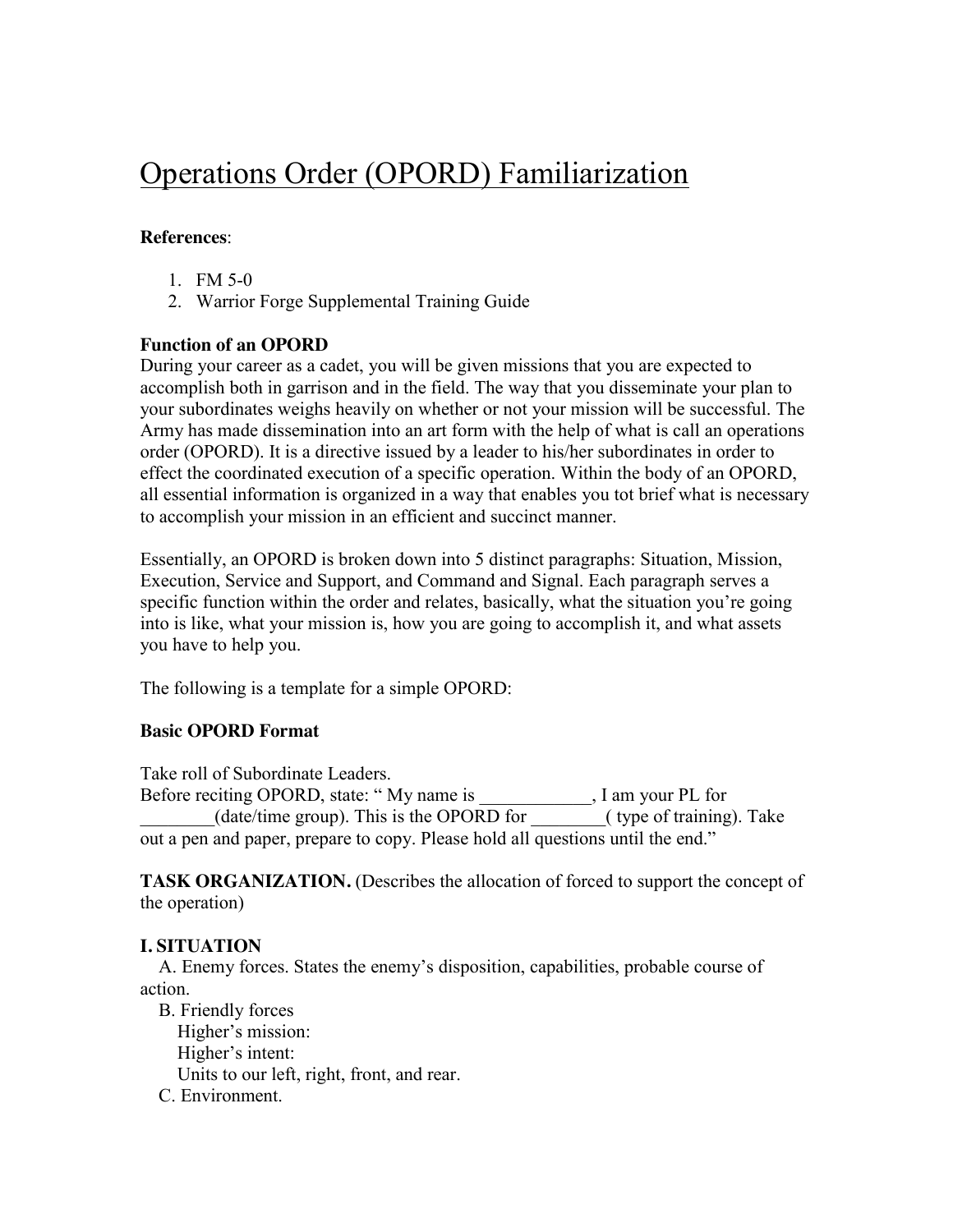| 1. Terrain.                                                                   |
|-------------------------------------------------------------------------------|
| Class II: Clothing/tools/TA-50. The uniform is BDUs, rucks will have          |
| (post it). Each squad will carry sunscreen and bug repellent.                 |
| Class VII: Major end items. For example, M-16s will be drawn.                 |
| 2. Transporation: We will be riding on bus $#$ [ Loading order is             |
| Plt/Sqd<br><b>Contractor</b>                                                  |
| 3. Services: Religious services will be held at _________.                    |
| 4. Maintenance: We will be cleaning weapons _______. Barracks will be cleaned |
| 5. MEDEVAC. Medic will be at training site ___________.                       |
|                                                                               |
|                                                                               |
| D. Miscellaneous.                                                             |
| E. Personnel. Fire guard list turned in at (time and place).                  |
|                                                                               |
| <b>IV. COMMAND &amp; SIGNAL</b>                                               |
| A. Command:                                                                   |
| 1. Location of higher unit Cdr                                                |
| 2. Location of PL: formation____,at night_____mvmt                            |
| 3. Location of PSG: formation_____, at night ____ mvmt___                     |
| 4. Succession of Command: CO_____ XO______ PL______ PL_____                   |
| PSG 1SL 2SL 3SL 4SL                                                           |
| B. Signal.                                                                    |
| HQ Hospital MEDEVAC freq alt                                                  |
| Co/Plt motto:                                                                 |

Safety motto:

After completion of Paragraph 5, state: "The time is now What are your questions?" Be sure to conduct a confirmation brief to ensure all Soldiers participating in the operation fully understand the concept and any specific tasks assigned to them.

### **Conclusion**

The information presented in the handbook is meant to familiarize you with the functions of an operations order, not to make you an expert. As you progress in the ROTC program, you become more and more comfortable with issuing both garrison and field OPORDs.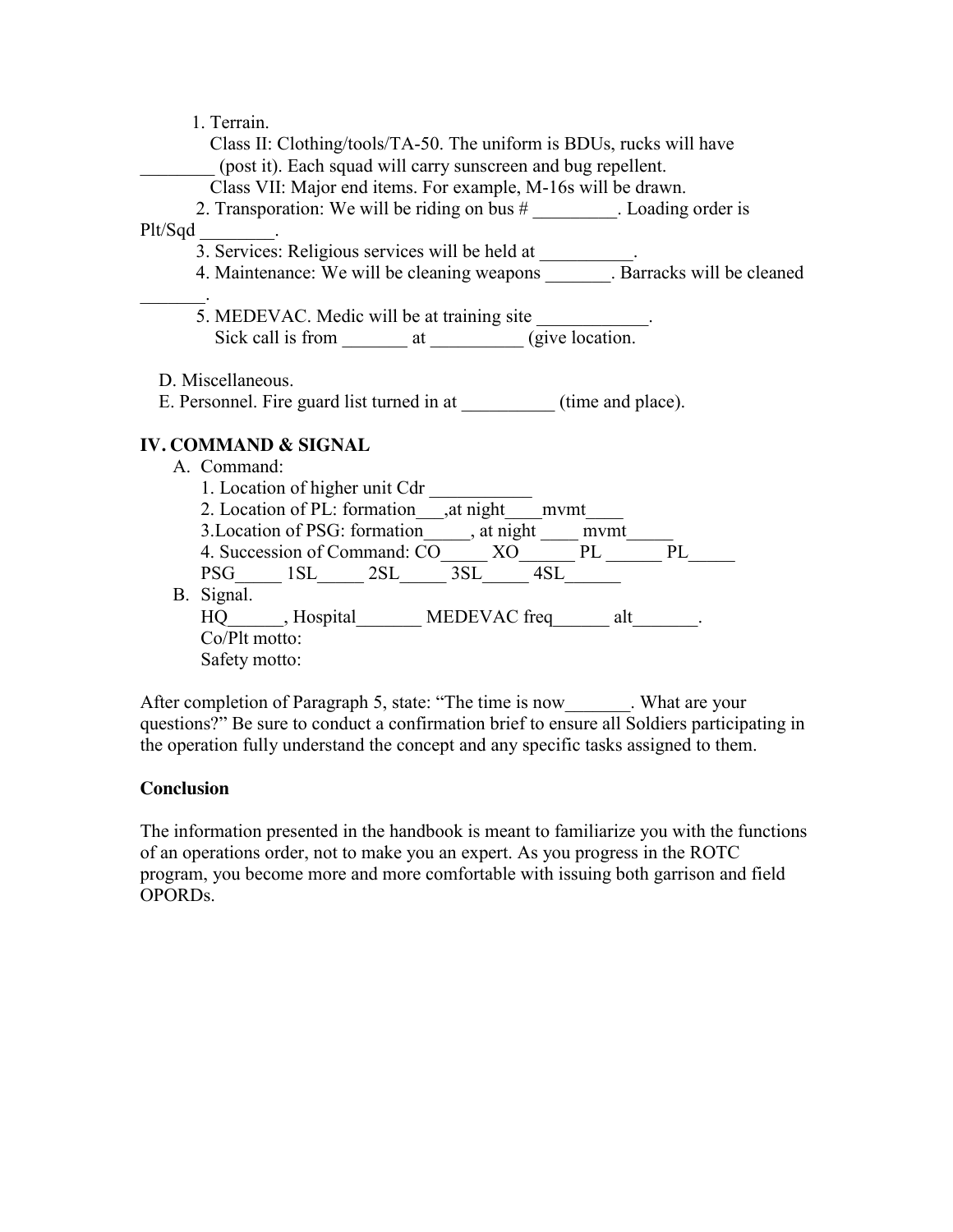4. Additional control over the rear of the formation can be provided by moving a team leader to the last position.

 (3) **Platoon formations**- METT-T will determine where crew-served weapons move in the formation. They normally move with the platoon leader so he can quickly establish a base of fire.

> (a) **Column**- Primary platoon formation, used unless METT-T dictated otherwise

(b) **Platoon line, squads on line**- Used when the platoon leader wants all soldiers' in line for maximum firepower forward. Used when the enemy situation is known.

(c) **Platoon line, squads in column**- Used when the platoon leader does not want everyone forward, but wants to be prepared for contact such as near the objective

(d) **Platoon Vee**- Used when enemy situation is vague, but contact is expected to the front

(e) **Platoon wedge**- Used when enemy situation is vague and contact is not expected

(f) **Platoon file**- Used when visibility is poor due to terrain or light

b. **Movement Techniques**- Leaders choose a movement technique based on their mission analysis of METT-T and likelihood of enemy contact.

(1) **Traveling**- Used when contact is not likely and speed is important

(2) **Traveling overwatch**- Used when contact is possible but speed is important

(3) **Bounding overwatch**- Used when contact is likely or imminent and speed is not important.

c. **Foot Marches.** When moving along a road in a relatively secure area, the platoon will move with one file on each side of the road. Fire teams are not split up. There will be 3 to 5 meters between soldiers and 25 to 50 meters between platoons.

 (1) The normal rate of matching for an 8- hour march is 4 mph. The interval and rate of marching depends on the length of the march, time allowed, likelihood of enemy contact, terrain and weather, condition of the soldiers and the weight of the soldiers' load.

 (2) A 15- minute rest will be conducted at the end of the first 45 minutes of a road march. During this halt, the PLLT Medic and squad leaders will check the soldiers' feet and report the physical condition of the soldiers to the platoon leader and platoon sergeant. Thereafter, a 10- minute ret is conducted every 50 minutes.

2. **ACTIONS AT HALTS**- During halts, security is posted and all approaches into the platoon's area are covered by key weapons. The platoon sergeant moves forward through the platoon, checking security as he goes, and meets the platoon leader to determine the reason for the halt.

a. During halts of 30 seconds or less, the soldiers drop to one knew and cover their assigned sector.

b. During the halts longer than 30 seconds, a cigar shaped perimeter is formed and the soldiers assume the prone position.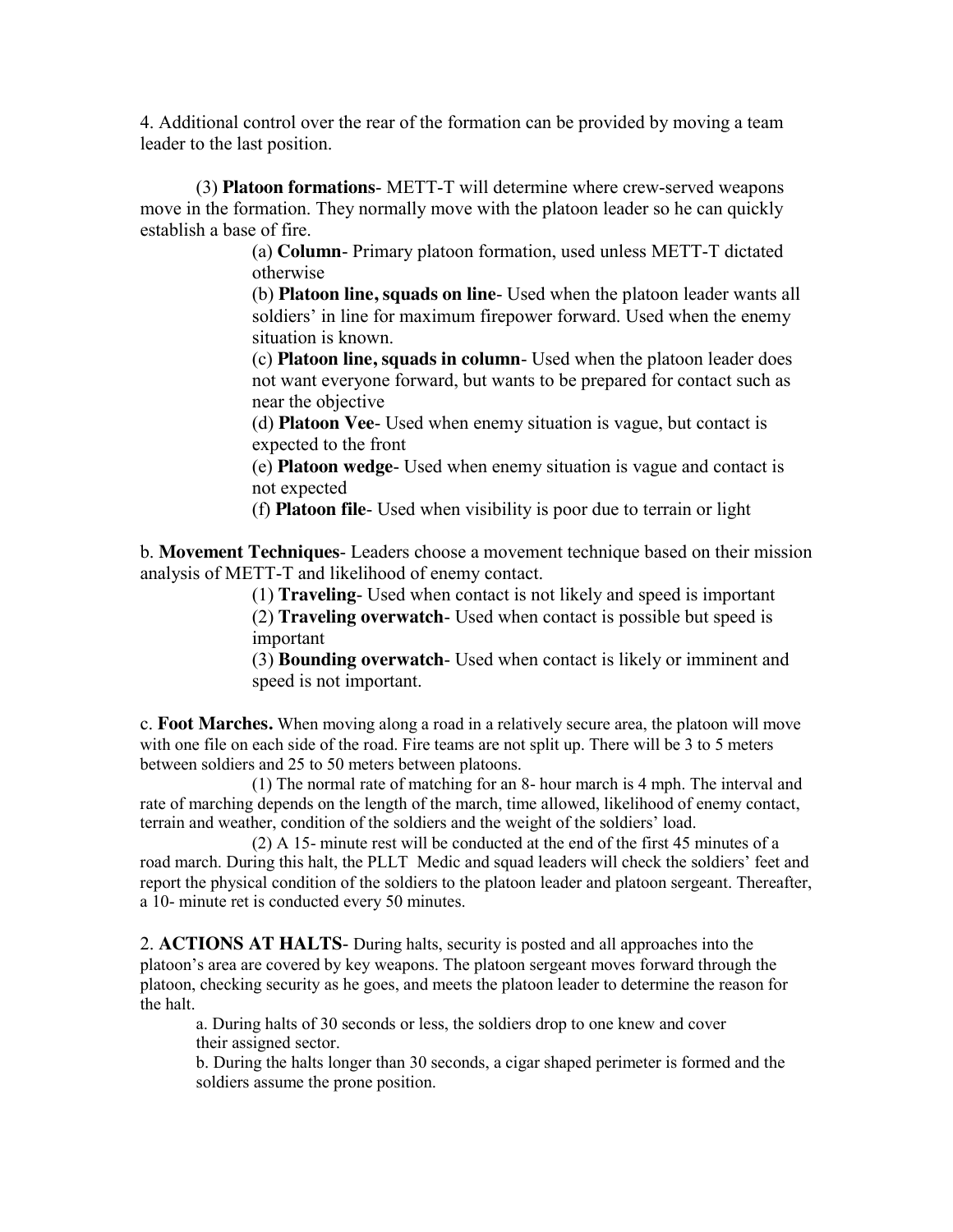### MEDEVAC

### **Line 1- Location of the pick up site.**

### **Line 2- Radio frequency, call sign and suffix**

### **Line 3- Number of patients by precedence:**

- A- Urgent
- B- Urgent Surgical
- C- Priority
- D- Routine
- E- Convenience

### **Line 4- Special equipment required:**

- A- None
- B- Hoist
- C- Extraction equipment
- D- Ventilator

### **Line 5- Number of patients:**

- A- Litter
- B- Ambulatory

### **Line 6- Security at pick- up site:**

- N- No enemy troops in area
- P Possible enemy troops in area (approach with caution)
- E- Enemy troops in area (approach with caution)
- X- Enemy troops in area (armed escort required )

\* in peacetime- number and types of wounds, injuries and illnesses

### **Line 7- Method of marking pick- up site:**

- A- Panels
- B- Pyrotechnic signal
- C- Smoke signal
- D- None
- E- Other

#### **Line 8- Patient nationality and status:**

- A- U.S. Military
- B- U.S. Civlian
- C- Non- U.S. Military
- D- Non- U.S. Civilian
- E- EPW

### **Line 9- NBC Contamination:**

- N- Nuclear B- Biological
- C- Chemical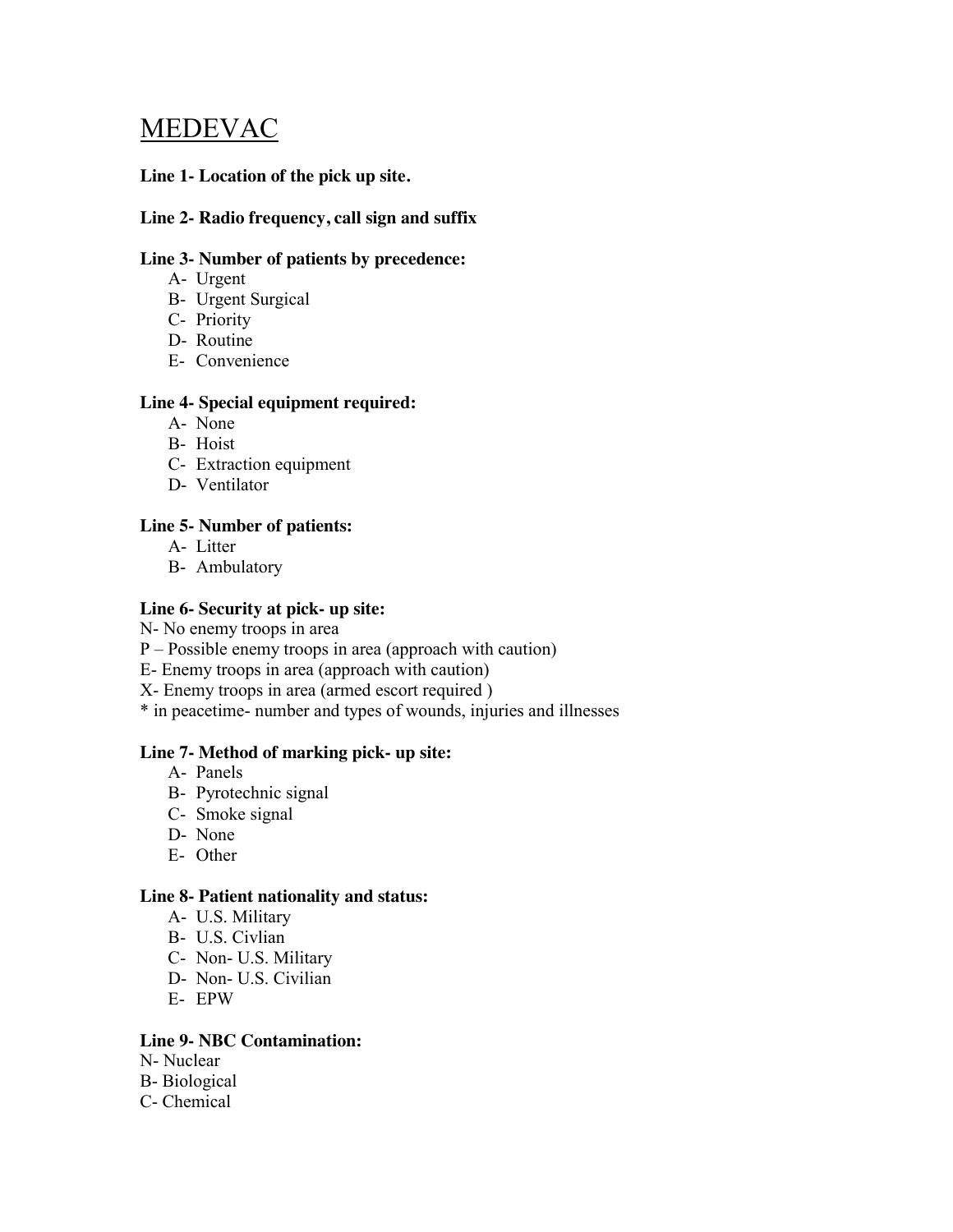(1) For all field or tactical exercises (class C).

(2) At all scheduled Leadership Labs (class C).

(3) At formal gatherings of a military nature ( class A or B).

(4) Other functions as per the PMS (class A,B, or C).

b. The Army uniform will not be worn for the following

(1) At meetings of a political nature (rallies, demonstrations, etc.)

(2) During any activity that may reflect unfavorably upon the military service

c. This does not imply that cadets are barred from participation in activities of a political nature. Just don't wear the uniform.

ROTC Class A Uniform

- a. Class A uniform consists of the following:
	- (1) Male- Garrison cap, Army green coat and trousers, AG-415 green shirt (short of long sleeve), a black four- in hand necktie, black oxford shoes, black socks, black belt with brass buckle and tip, black all weather coat (optional), uniform brass and accessories.
	- (2) Female- Garrison cap, Army green coat and trousers, AG-415 green shirt (short of long sleeve), black neck tab, black oxford shoes or black pumps, black all weather coat (optional) uniform brass and accessories.

b. Garrison Cap(male and female). The garrison cap will be worn with the from vertical crease of the cap centered on the forehead, in a straight line with the nose. The cap will be tilted slightly to the right, but in no case will the side of the cap rest on the top of the ear. Center the cap approximately 1 inch above the eyebrows (approximately the width of the first two fingers). The top of the cap will be opened to cover the crown of the head. Hair will not be visible on the forehead below the front bottom edge of the cap.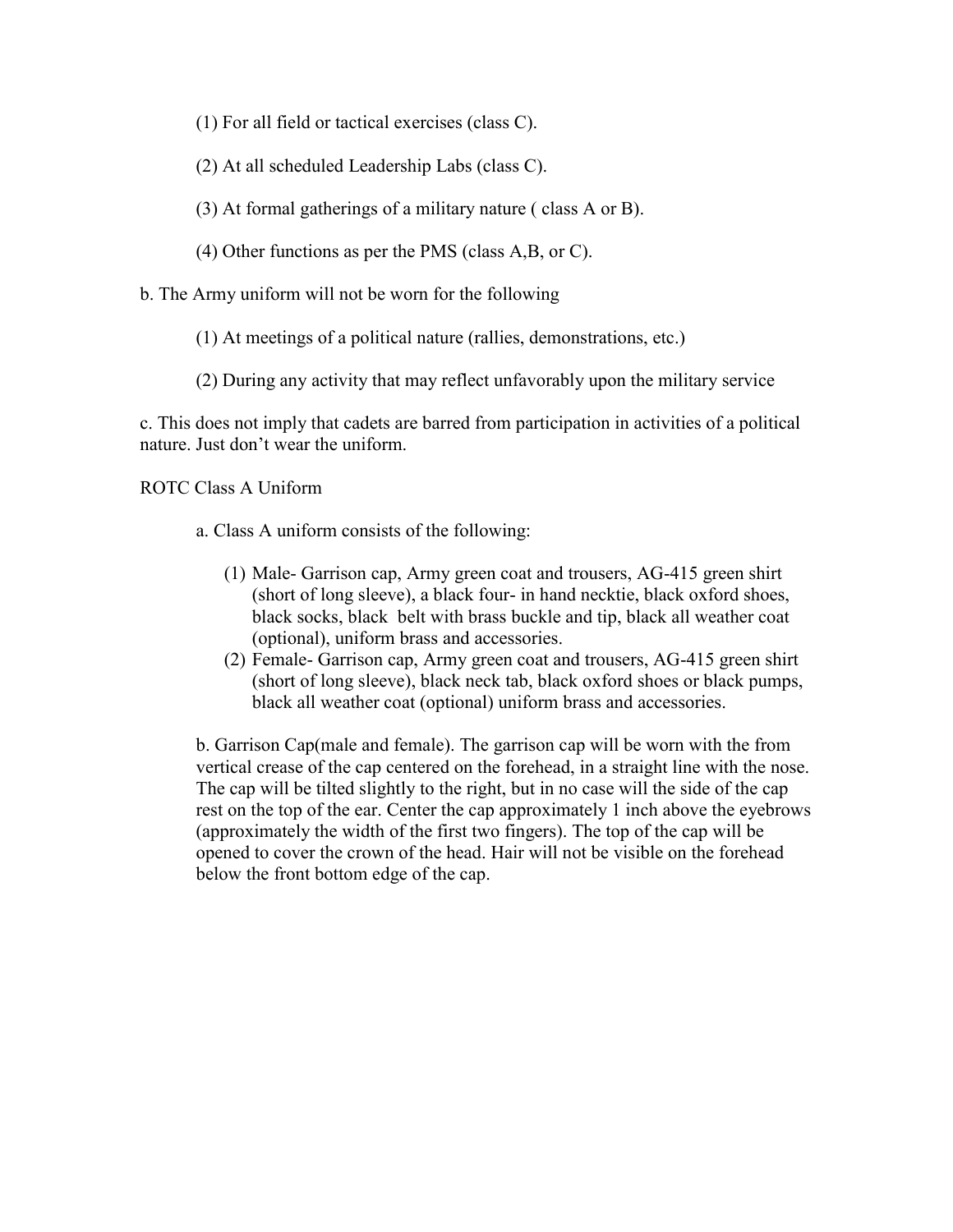## CHAIN OF COMMAND

### ALL STAFF OFFICERS CONSIDER:

- Mission and intent of higher headquarters one and two levels up.
- Specified, implied, and essential tasks.
- Area of operations.
- Area of interest.
- Enemy situation and capabilities.
- Critical facts and assumptions.
- Status of subordinate units.
- Weapon systems capabilities and limitations.
- Status of available assets within their functional area or battlefield operating system.
- Constraints.
- Risk considerations.
- Time considerations.
- Recommended commander's critical information requirements (CCIR) and information requirements (IR).
- Recommended intelligence, surveillance, and reconnaissance (ISR) tasks.

### (BC), BATTALION COMMANDER CADET LIEUTENANT COLONEL

The Battalion Commander is responsible for everything that goes on throughout the cadet battalion. The commander supervises the efficient functioning of the staff and subordinate commanders to ensure that missions assigned to the cadet battalion are performed in a professional manner. This is accomplished by issuing guidance and monitoring the execution of assigned tasks. The commander also conducts weekly cadet staff meetings to determine progress on projects, updates the staff with any new guidance, briefs the Professor of Military Science on the progress of cadet functions, and reports on the status of projects at least weekly.

## (CSM), COMMAND SERGEANT MAJOR CADET SERGEANT MAJOR

The Cadet Command Sergeant Major is the senior enlisted advisor to the commanding officer of the battalion. He/She helps form the unit, takes the report, and puts out all information at formations. The CSM also monitors and advocates all cadets holding the cadet enlisted rank in the cadet battalion, and coordinates the activities of the cadet color guard. The cadet CSM works closely with the cadre's senior NCO.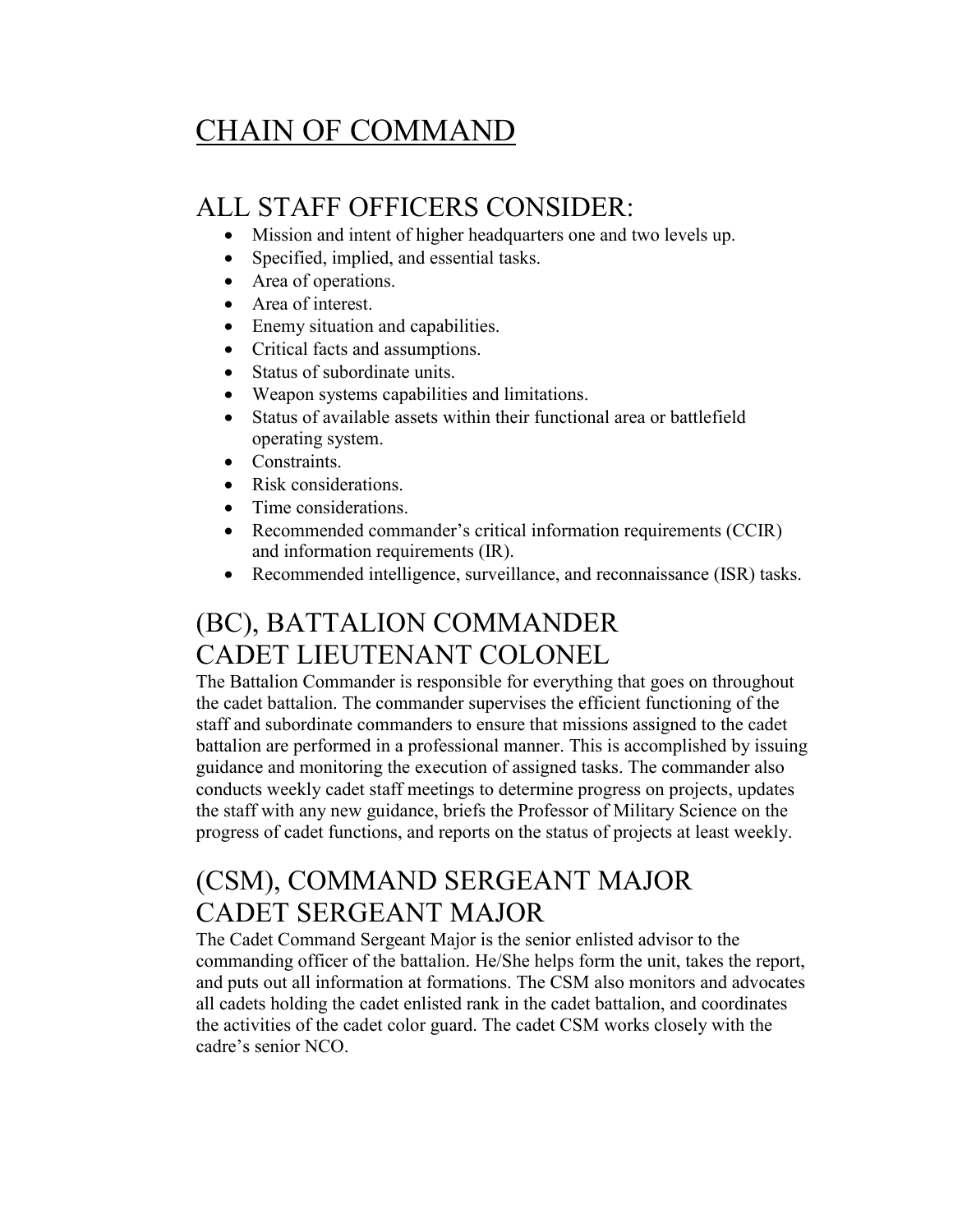- Performing situation development, to include updating the enemy/threat, terrain and weather, and civil consideration portions of the common operational picture.
- Developing and continuously updating a list of intelligence gaps.
- Recommending CCIR, priority intelligence requirements (PIR) and friendly forces information requirements (FFIR), and IR to develop initial collection tasks and requests for support from higher and adjacent commands.
- Determining collection capabilities and limitations.
- Facilitating ISR integration by giving the commander and S-3 develop the initial ISR synchronization plan and helping the S-3 develop the initial ISR plan.
- Identifying enemy intelligence collection capabilities, such as efforts targeted against the unit.

### (S-3), OPERATIONS CADET MAJOR

The operations officer is responsible for planning, coordinating and supervising the execution of all training and operations of the cadet battalion. He or she coordinates directly with the cadre training officer and prepares and briefs operations or mission orders. Specific responsibilities include-

- Managing the overall mission analysis effort of the staff to include-
- Consolidating facts and assumptions, specific and implied tasks, constraints, risk considerations, unit status, and recommended CCIR.
- Summarizing the current situation of subordinate units and activities.
- Status of the task organization
- Developing the ISR plan (with rest of the staff). The ISR plan produces an initial ISR order to answer
- Developing the unit's recommended mission statement.
- Developing the unit's operational timeline.

### (S-3), OPERATIONS (ASSISTANT) CADET CAPTAIN

The S-3 assistant is the right hand man to the S-3. in the S-3's absence, the assistant assumes the regular S-3 role. Assistants help coordinate training, risk assessments, and oversee daily operations.

### (S-4), LOGISTICS

### CADET CAPTAIN

The logistical support for all cadet activities is coordinated by the logistics officer. In addition, this office coordinates directly with the cadre supply sergeant and executive officer and briefs the logistics portion/ annex of operation orders. Specific responsibilies include-

 Determining current and projected supply status (specifically classes I,II, III, IV,V,VII, IX supplies)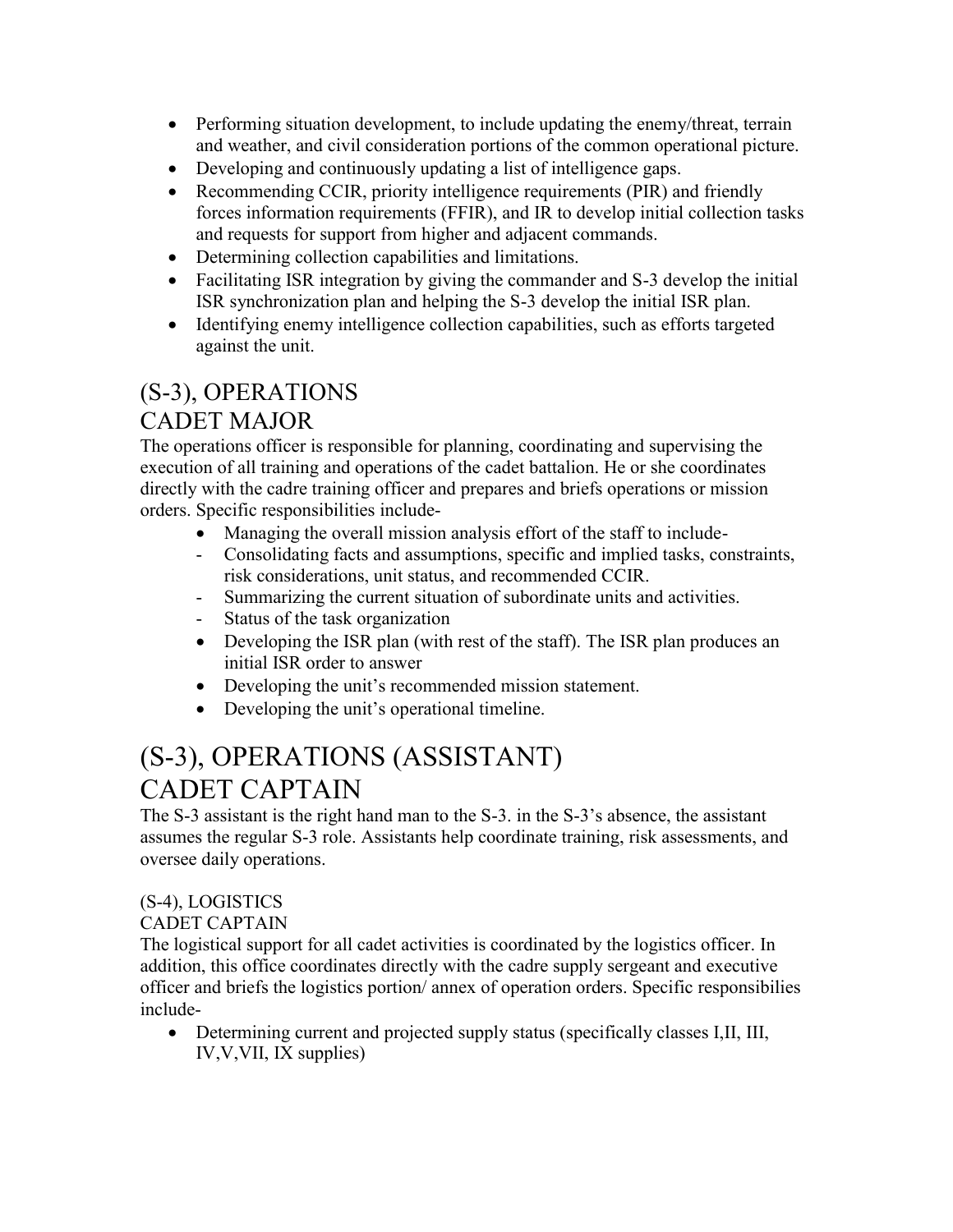## COMPANY LEVEL POSITIONS

### COMPANY COMMANDER (CO) CADET CAPTAIN

- Organize, control, and order movement of the company.
- Develop a plan of operation for the training day.
- Promote effective time management.
- Properly and efficiently utilize subordinates.

### COMPANY EXECUTIVE OFFICER (XO) CADET 1ST LIEUTENANT

- Perform duties as assistant to CO.
- Act as CO in absence of the commander
- Act as liaison between platoon leaders/CO.
- Coordinate and follow up as /co directs.
- Supervise equipment distribution and establish load plans for movement.
- Establish night training site.
- Maintain accurate accountability.

### FIRST SERGEANT (1SG)

CADET 1<sup>ST</sup> SERGEANT

- Organize and lead the company for formation.
- Prepare accountability reports.
- Control sick calls and account for absences.
- Supervise the construction and break down of the field mess.
- Perform other duties as directed by CO.
- Control and or conduct all movements of Company.

### PLATOON LEADER (PL) CADET 2<sup>ND</sup> LIEUTENANT

- Coordinate with the CO and XO.
- Control platoon organization.
- Complete all required platoon tasks.
- Establish platoon plan of action.
- Conduct platoon inspections and rehearsals as necessary.
- Organize for physical conditioning drills.
- Disseminate all operational information to PSG and SL.

### PLATOON SERGEANT (PSG) CADET SERGEANT FIRST CLASS

Assist the platoon leader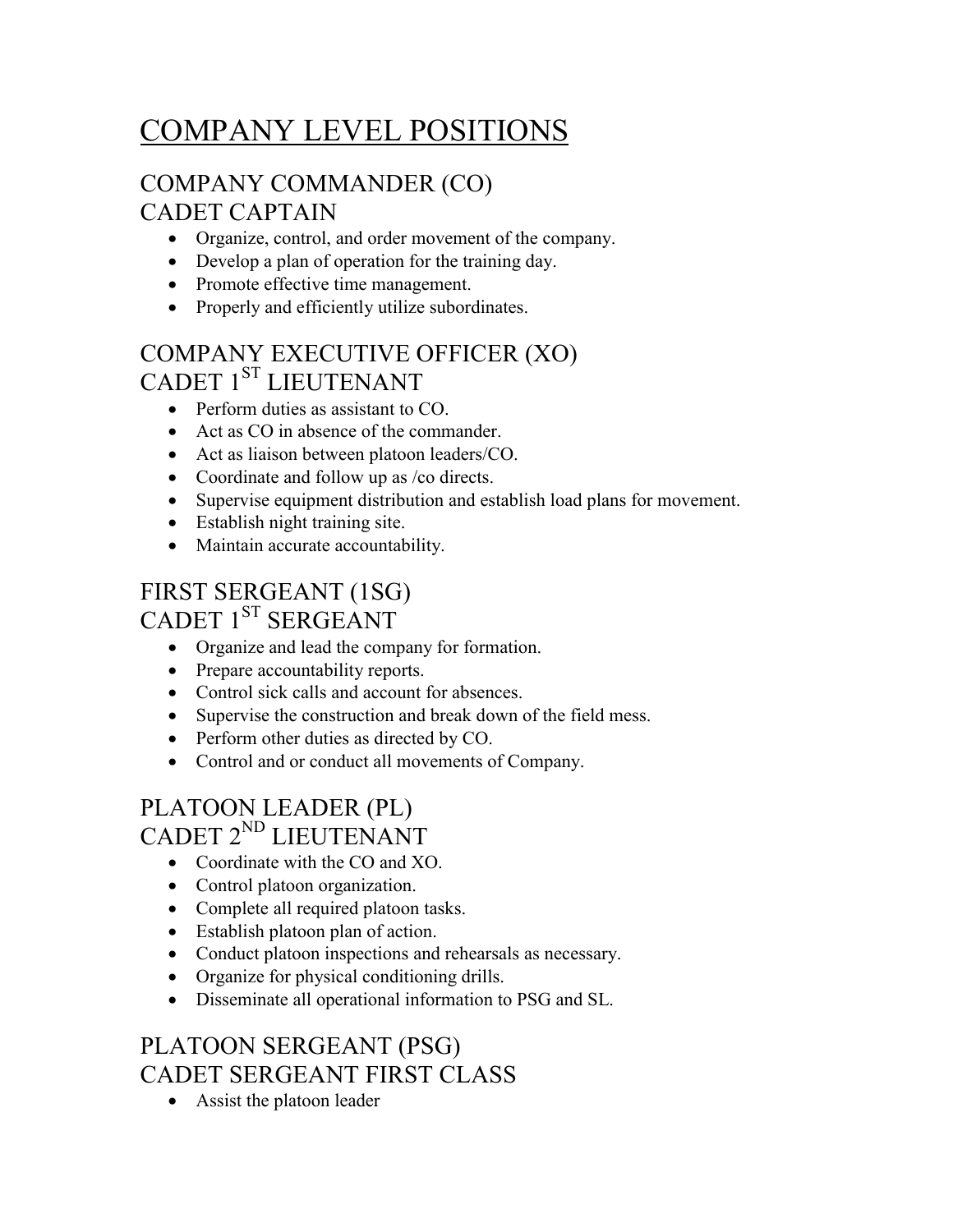## ADDITIONAL TRAINING

Cadets have the opportunity to attend summer training programs and schools. Attendance at the schools is based on the numbers of available slots and is at the discretion of the PMS.

## Cadet Troop Leader Training (CTLT)

CTLT is designed to give cadets realistic leadership experience along with a first- hand knowledge of the duties, responsibilities, and living conditions of a lieutenant in the United States Army. Cadets are assigned for three weeks to an active duty Army unit. They are assigned to a sponsor who will serve as a mentor for the duration of the program. Participation in this program is usually limited to graduates of LDAC but before the commencement of Autumn Quarter.

Once Cadets are selected to participate in the program and placed on orders, successful completion of the course becomes a commissioning requirement. This requirement is waiverable. At the conclusion of CTLT, their sponsor will send an evaluation report to the PMS for future counseling and evaluation. Most branches of the Army offer CTLT spots. However, the type of unit and number of available slots changes on a yearly basis.

## Nurse Summer Training Program (NSTP)

The NSTP Clinical elective provides nursing Cadets progressive experience in a clinical environment while introducing them to duties, roles, responsibilities, and expectations of a junior Army Nurse Corps Officer. The NSTP aims to develop, practice, and evaluate leadership skills in a clinical environment based on acquired knowledge. Cadets will also become familiar with the Army Medical Department and develop the interpersonal skills needed as a member of the Army Nurse Corps. Participation is limited to Nursing majors.

## Airborne Training

The Army's Basic Airborne Course is a three week course held at Fort Benning, GA. Students at the course will learn basic parachuting techniques employed by the Army. The course is divided into three- one week phases. Ground Week emphasizes the physical training needed to properly conduct slips and parachute landing falls. During Tower Week, students will learn proper exiting procedures from a mock aircraft. The last week of the course, Jump Week, involves five jumps from an aircraft. Successful completion of the course authorizes Cadets to wear the basic parachutist badge.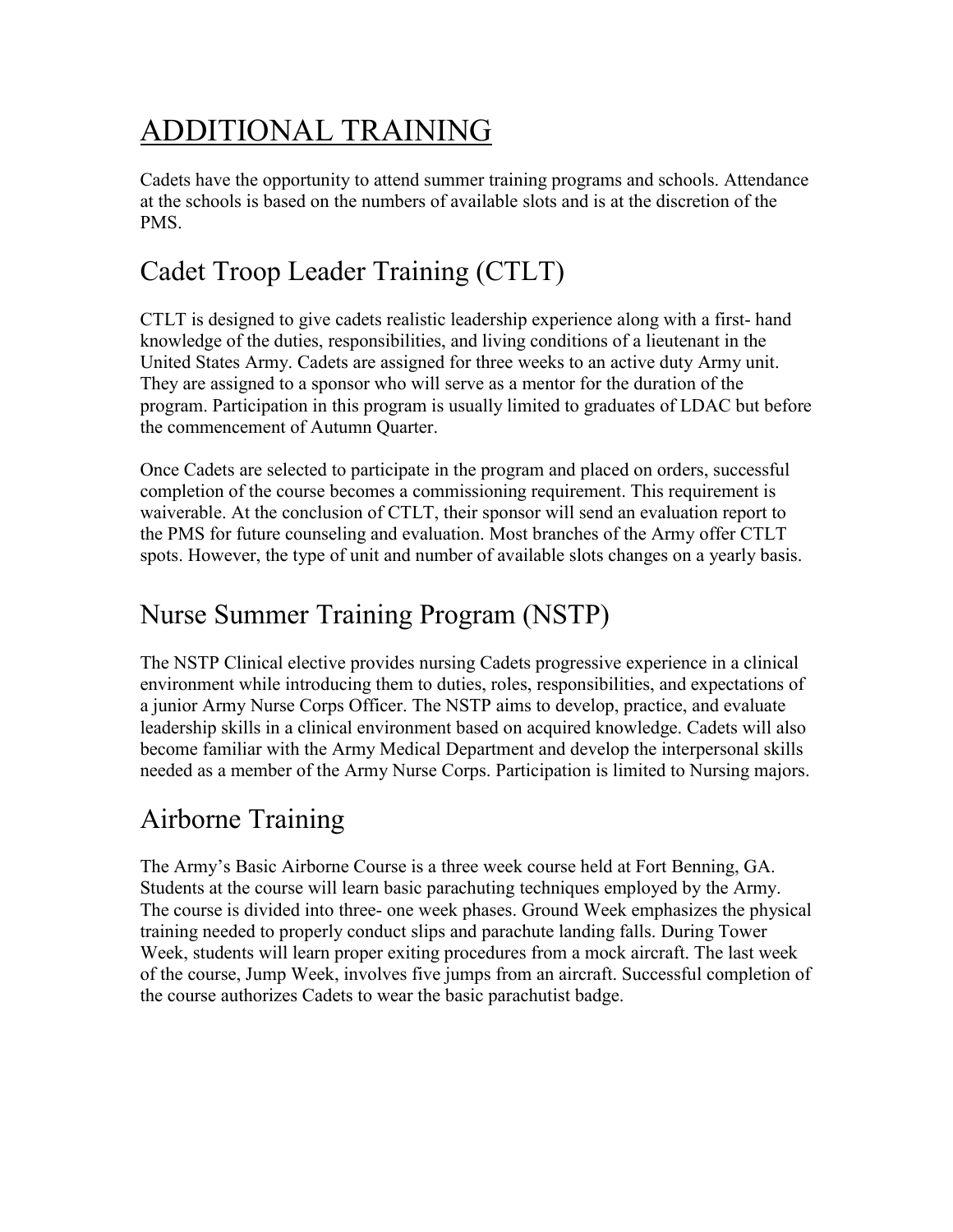## THE ARMY VALUES

#### **Loyalty**

Bear true faith and allegiance to the U.S. constitution, the Army, and other soldiers. Be loyal to the nation and its heritage.

#### **Duty**

Fulfill your obligations. Accept responsibility for your own actions and those entrusted to your care. Find opportunities to improve oneself for the good of the group.

#### **Respect**

Rely upon the golden rule. How we consider others reflects upon each of us, both personally and as a professional organization.

### **Selfless Service**

Put the welfare of the nation, the Army, and your subordinates before your own. Selfless service leads to organizational teamwork and encompasses discipline, selfcontrol and faith in the system.

### **Honor**  Live up to al the Army values.

#### **Integrity**

Do what is right, legally and morally.

### **Personal Courage**

Our ability to face fear, danger or adversity, both physical and moral courage.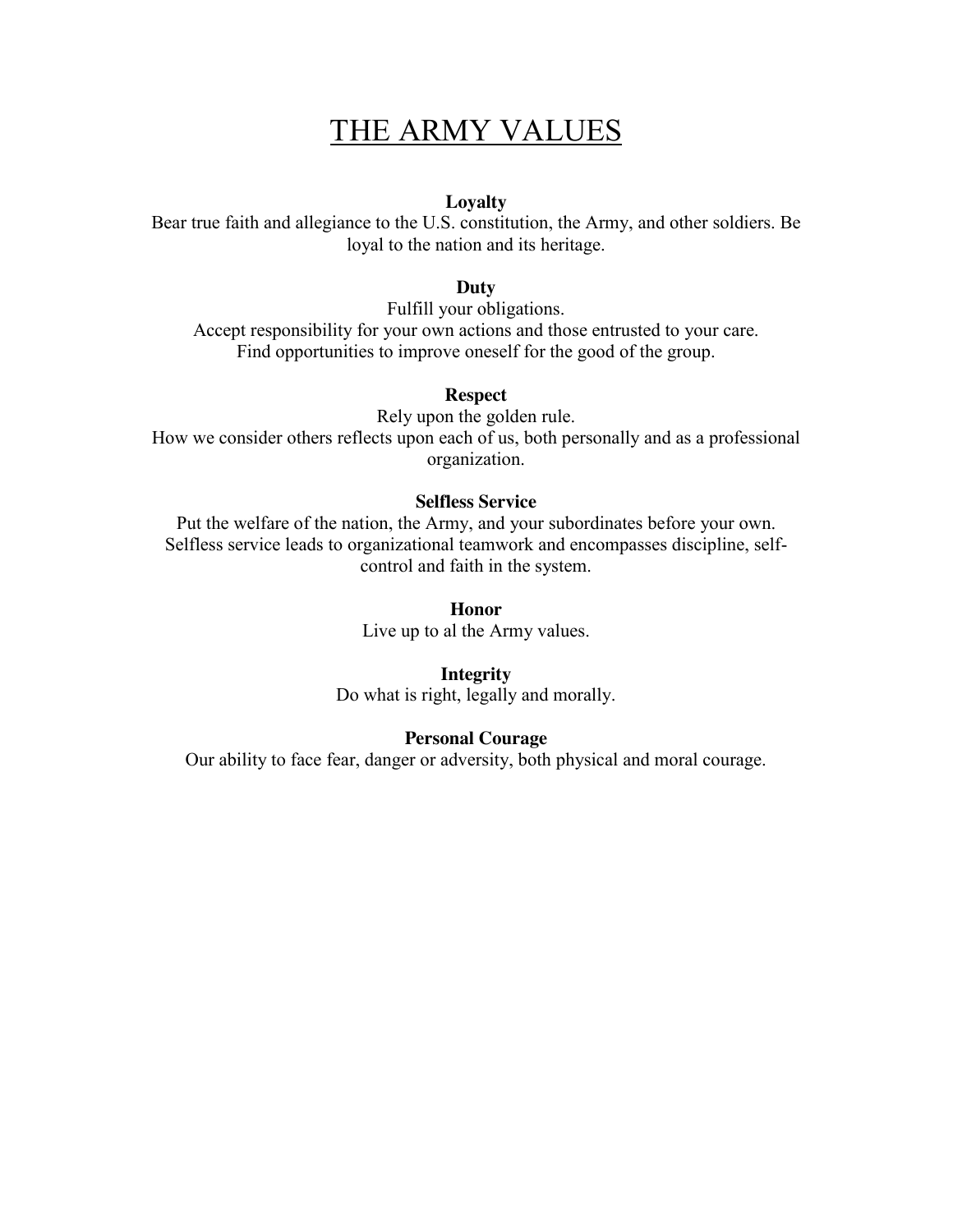## COMMAND AND DUTY DESCRIPTION

## **Officers**

The chain of command is the most fundamental and important organizational technique used by the Army. It is a succession of commanders, superior to subordinate, through which command is exercised. It extends from the President, as the /commander- in Chief, down through the various grades of rank to the enlisted persons leading the smallest Army elements.

No distinction is made between the terms commander and leader. The command channel extends upward in the same manner for matters requiring official communication from subordinate to superior.

Every commander has two basic responsibilities in the following priority; Accomplishment of the mission, and the care of personnel and property.

A superior in the chain of command holds subordinate commanders responsible for everything their command does or fails to do.

## Non- Commissioned Officers (NCOs)

The noncommissioned officer is a vital link in the chain of command. In addition to being in a formal chain of command, the NCOs also function in a NCO support channel which parallels the chain of command. The support channel begins with the Command Sergeant Major and extends through subordinate unit command sergeant majors to unit first sergeants. The NCO support channel supplements the chain of command. Matters properly within the purview of this support channel include: Development of NCOs, Supervision of unit operations within guidance, Care of individual soldiers, Proper wear of the uniform, Care of arms and equipment.

# ROTC CADET RANKS

















CADET

CSM

CADET **PVT** 

CADET PFC

CADET CPL

CADET SSG

CADET **SFC** 

CADET **MSG** 

CADET  $1S<sub>G</sub>$ 





CADET

**SGT** 





CADET

LTC



CADET

MAJ



COL

CADET 2LT

CADET 1LT

CADET CPT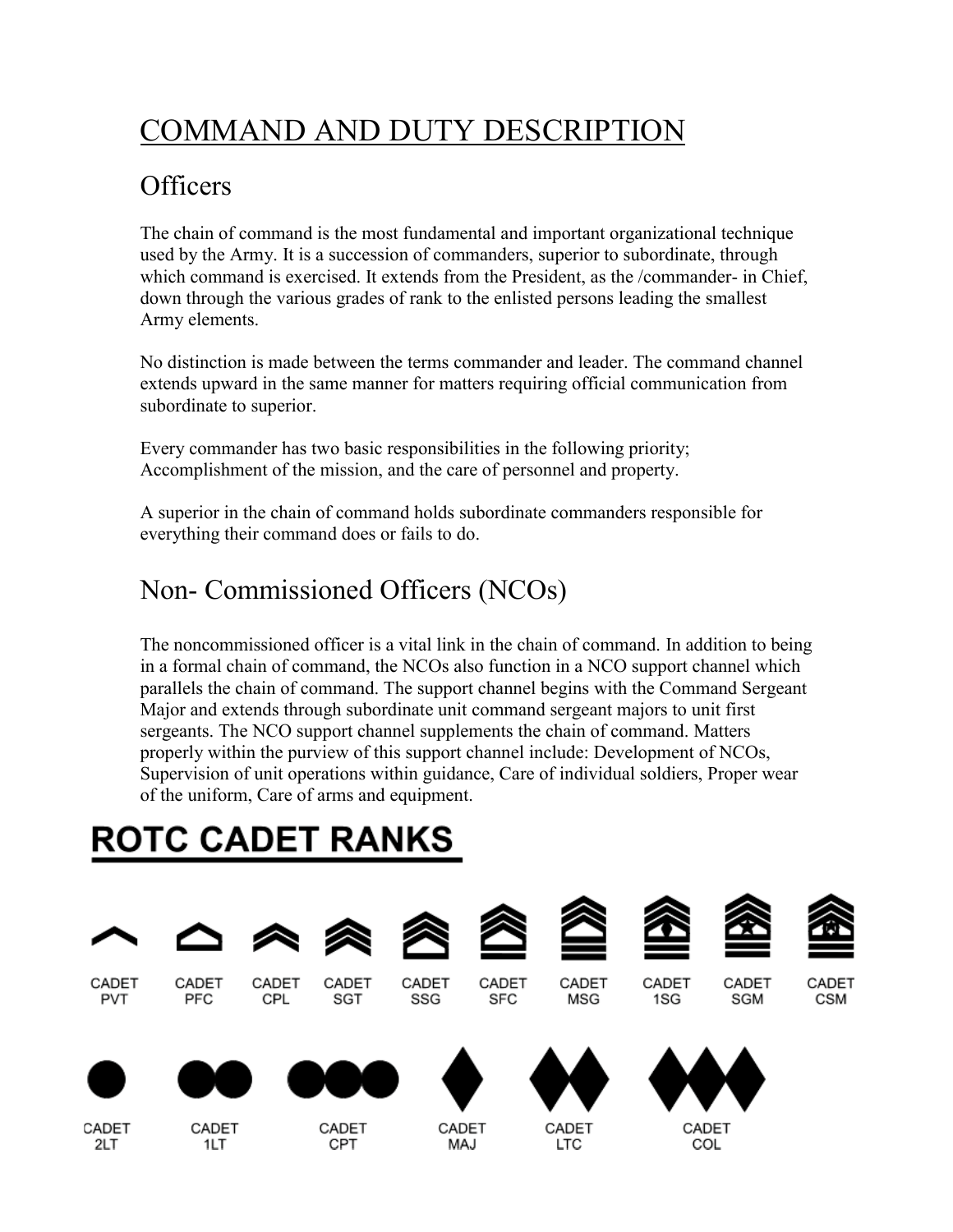

17 July 2012

### MEMORANDUM FOR All Cadre and Cadets assigned to CUNY ROTC

### SUBJECT: Policy Letter 1**- Availability of Commander, Open Door Policy**

1. Reference: AR 600-20, Army Command Policy, 11 February 2009 paragraph 2-2.

2. Purpose: To outline the Commander's Open Door Policy.

3. Officers, NCO's, DA Civilians and Contract employees and Cadets may bring personal or professional concerns to me at any time, and the urgency of concern should govern the urgency of getting the matter to my attention. For routine matters, schedule time through Ms. Conliffe. However, I can always be contacted for emergency or personal concerns at 860-208-0912(C) or via email at nycenroll.stjrotc@gmail.com

4. If you have a concern, I encourage you to present it first to your chain of command and afford them an opportunity to resolve it.

5. I expect supervisors at all levels to be as receptive and responsive to the needs of their subordinates as possible and fully employed, when practical, to resolve problems.

> // Original Signed // JUAN HOWIE LTC, MP DIRECTOR OF CUNY ROTC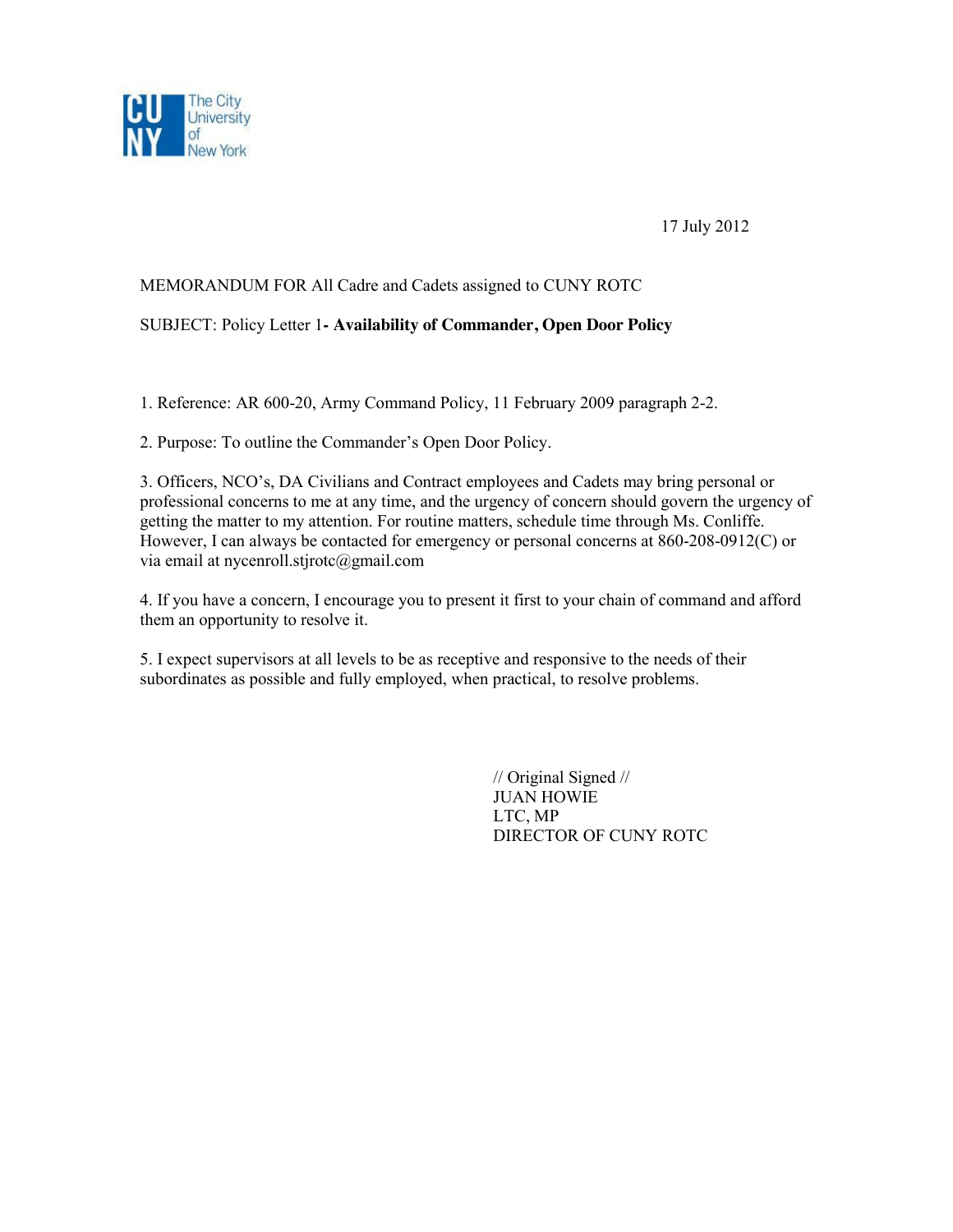

17 July 2012

### MEMORANDUM FOR All Cadre and Cadets assigned to CUNY ROTC

#### SUBJECT: **Standards and Discipline**

1. Purpose: To outline appropriate standards for conduct and discipline

2. Army Cadets are not subject to the Uniform Code of Military Justice, however, that does not mean that you are not subject to the Army Standards for conduct, bearing and behavior. As Cadets, we recognize that you are still learning and expect you to make mistakes. However, mistakes in moral and ethical judgment will likely be grounds for disenrollment. These types of lapses include (but are not limited to): hazing of another Cadet or student, abuse, sexual assault, substance abuse, indiscipline within CUNY, cheating, lying, stealing.

3. As a Cadet, you are representative of both your City University of New York institution and the U.S. Army. Both organizations have a published VALUES system that you are expected to epitomize. Be conscious of your conduct- always. Both on and off campus, you will be held to a higher standard.

 Think of it this way, should a Cadet or Cadre member commit a crime, the headline will read, "A CUNY ROTC Cadet was arrested yesterday…." Acts of indiscipline damage the credibility of the school and the Army, limiting our freedom of actions.

4. There will be minor infractions such as PT failure, academic failure or missed classes/PT that result in administrative punishment within CUNY ROTC. This effectively amounts to a BAR on your enlistment status which prevents favorable action.

 For example, a cadet who fails a PT test will not be allowed to participate in an additional activities (Color Guard, Special Events, etc) until he/she passes the APFT. Suspension from these events means that the cadet cannot receive any additional points of awards that count towards your accession packet; jeopardizing both branch choice and component/

 Room and board scholarships that are provided through the University will not be awarded to a cadet who is BARRED from favorable action.

 ROTC scholarships must be validated each semester. A cadet who fails to meet minimum standards may have his/her scholarship suspended and/or revoked for the period that they are non-compliment with the standards.

5. I am the determining factor in whether or not to institute or lift a BAR.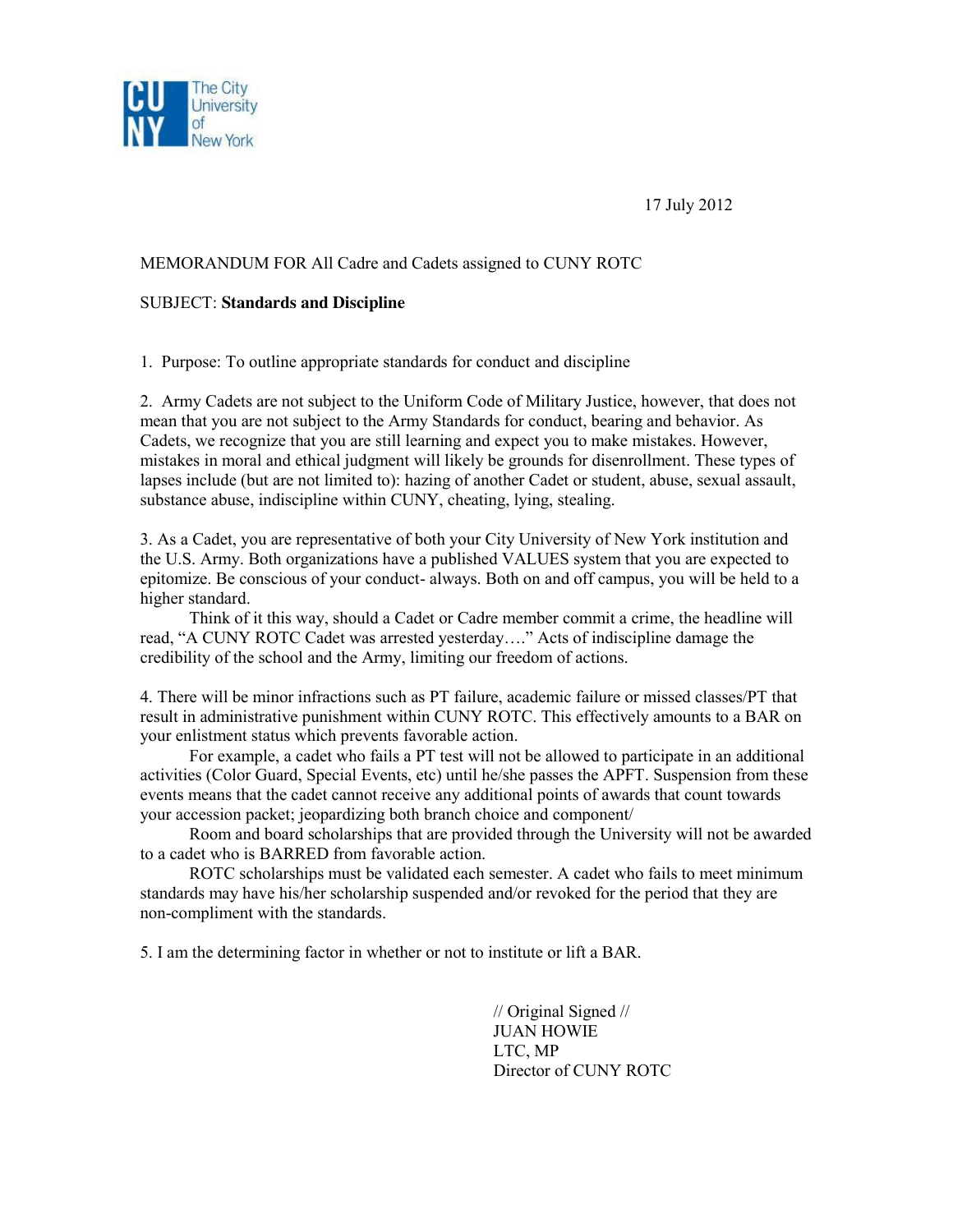

### MEMORANDUM FOR All Cadre and Cadets assigned to St John's ROTC

### SUBJECT: **Safety**

1. Reference: Army Regulations 385-10, the Army Safety Program, dated 23 August 2007.

2. Purpose: To disseminate command safety and risk management philosophy for members of CUNY.

3. Safety is an important consideration in all aspects of training. By keeping our people safe, we preserve combat power and increase our chance of mission success.

4. Leaders at all levels- to include and especially the Cadet Chain of Command- will incorporate risk management into their planning. Constant evaluation of the changing conditions is a leadership task that drives adjustment to the risk levels. This is how it is done in combat and it is how we will train. Risk can never be eliminated without watering down training to an unrealistic level. However, risk will be managed to ensure that objectives are safely met.

5. We are a team. Take care of each other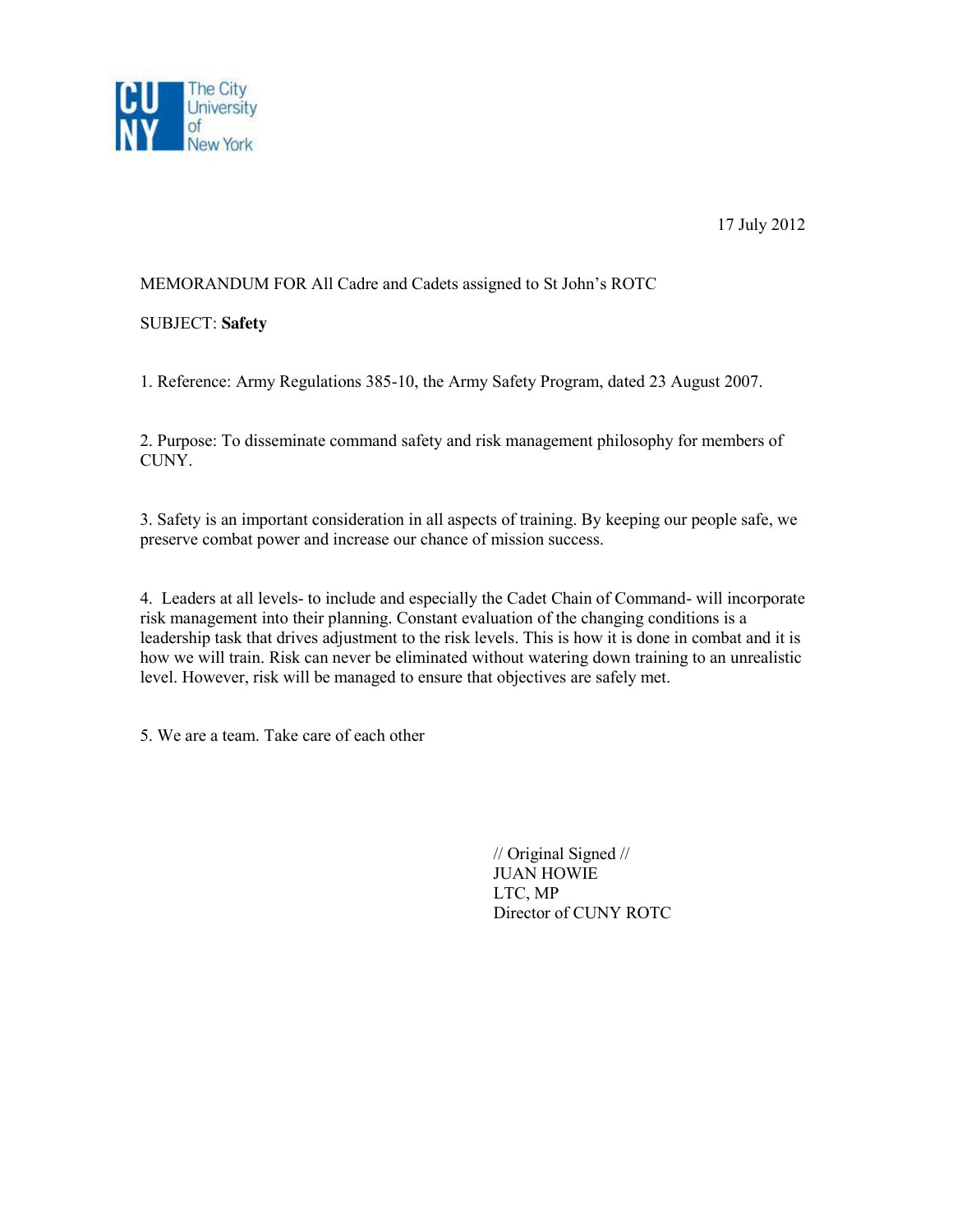

17 July 2012

### MEMORANDUM FOR All Cadre and Cadets assigned to CUNY ROTC

### SUBJECT: **Army Command Policy for Equal Opportunity (EO), Prevention of Sexual Harassment and Complaint Procedures**

1. Reference: AR 60-20, Army Command Policy, 13 May 2002.

2. Purpose: Provide command policy for compliance, commitment to, and support of the EO Program, prevention of sexual harassment, and the complaint procedures.

3. St John's ROTC will provide and maintain an environment free of discrimination and sexual harassment. We will train quarterly on prevention and publicize complaint procedures to ensure each individual is aware of how to deal with complaints of discrimination and sexual harassment. Soldiers, civilians, Cadets, and family members have the right to present a complaint to the chain of command without fear of intimidation, reprisal, or harassment. Specific requirements for processing complaints are published in reference and outlines in attached enclosure.

4. The chain of command, EO representative, and the Inspector General (BDE asset) are available to all members of the command for consultation and assistance.

5. If required, I will use the administrative and disciplinary tools available to take swift and positive action in eliminating discrimination and sexual harassment practices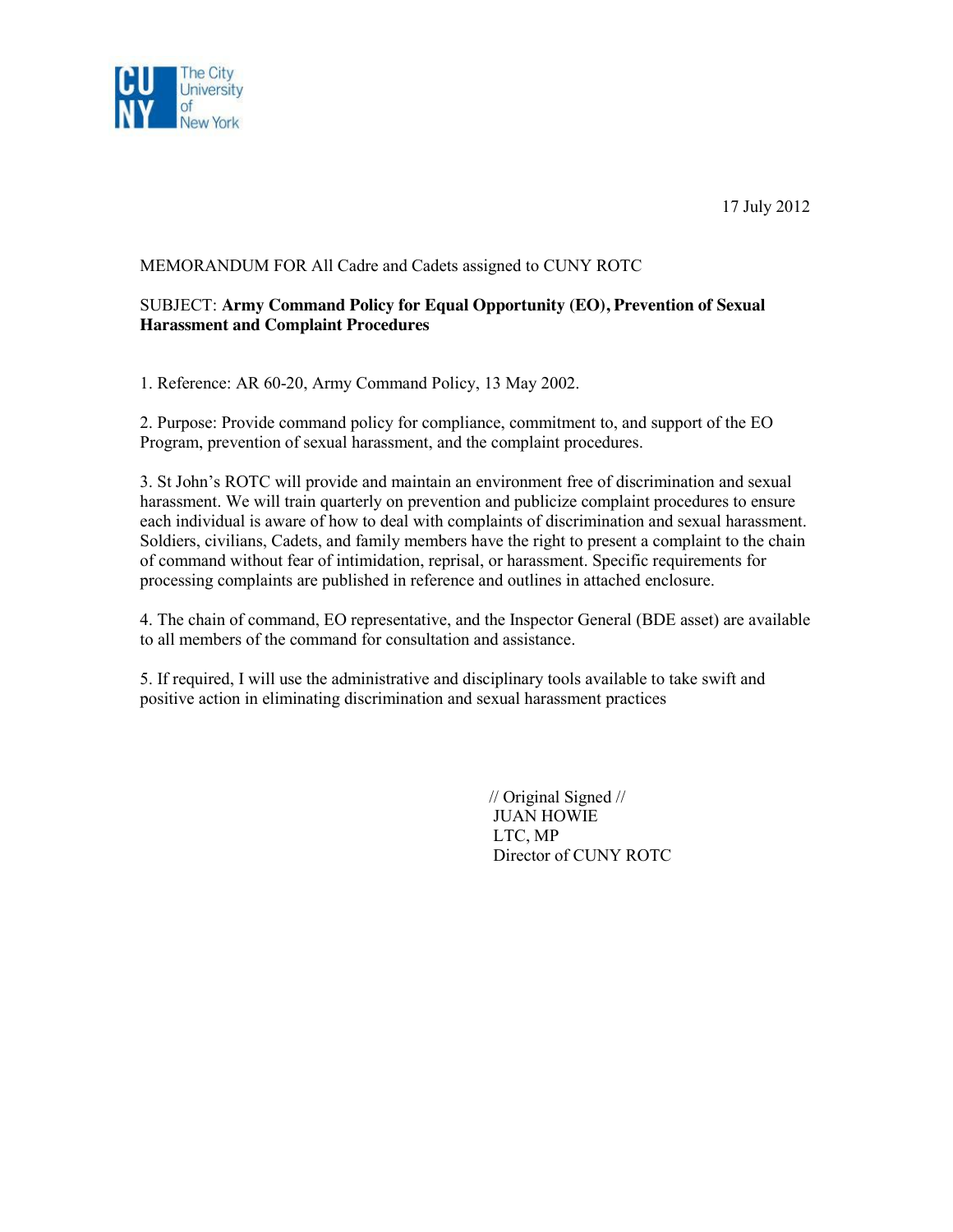

### MEMORANDUM FOR All Cadre and Cadets assigned to CUNY ROTC

### SUBJECT: **Equal Opportunity (EO) Program**

1. Reference:

a. Army Regulation 600-20, Army Command Policy, Ch. 6, EOP in the Army, 11 FEB 09.

b. USAAC Regulation 600-1, EO Action Plan, 19 DEC 07.

2. Purpose: To explain the provisions of the Equal Opportunity Program and disseminate guidance regarding the procedure to file and Equal Opportunity Complaint.

3. I am totally committed to the Army's EO Program, which is designed to ensure fair treatment and opportunity for every individual based solely on merit, fitness and capability. This command will provide equal opportunity and fair treatment for all Soldiers and Cadets without regard to race, color, religion, gender, or national origin.

4. EO is a leadership responsibility and the chain of command has the responsibility to develop and sustain a healthy EO climate. This responsibility includes promoting positive programs that enhance unit cohesion, conducting mandatory EO training once per quarter, and zero tolerance of violations of the Army's EO program. Leaders will ensure anyone filing a complaint alleging unlawful discrimination will be protected from acts or threats of reprisal or retaliation.

5. Members of this command will have the opportunity to achieve their full potential based on their abilities, merits and qualifications. Our mission requires the essential elements of mutual trust and unit cohesion. These elements can only be achieved when individuals are confident that fair treatment and respect for their capabilities exist. We must treat each other with dignity and respect.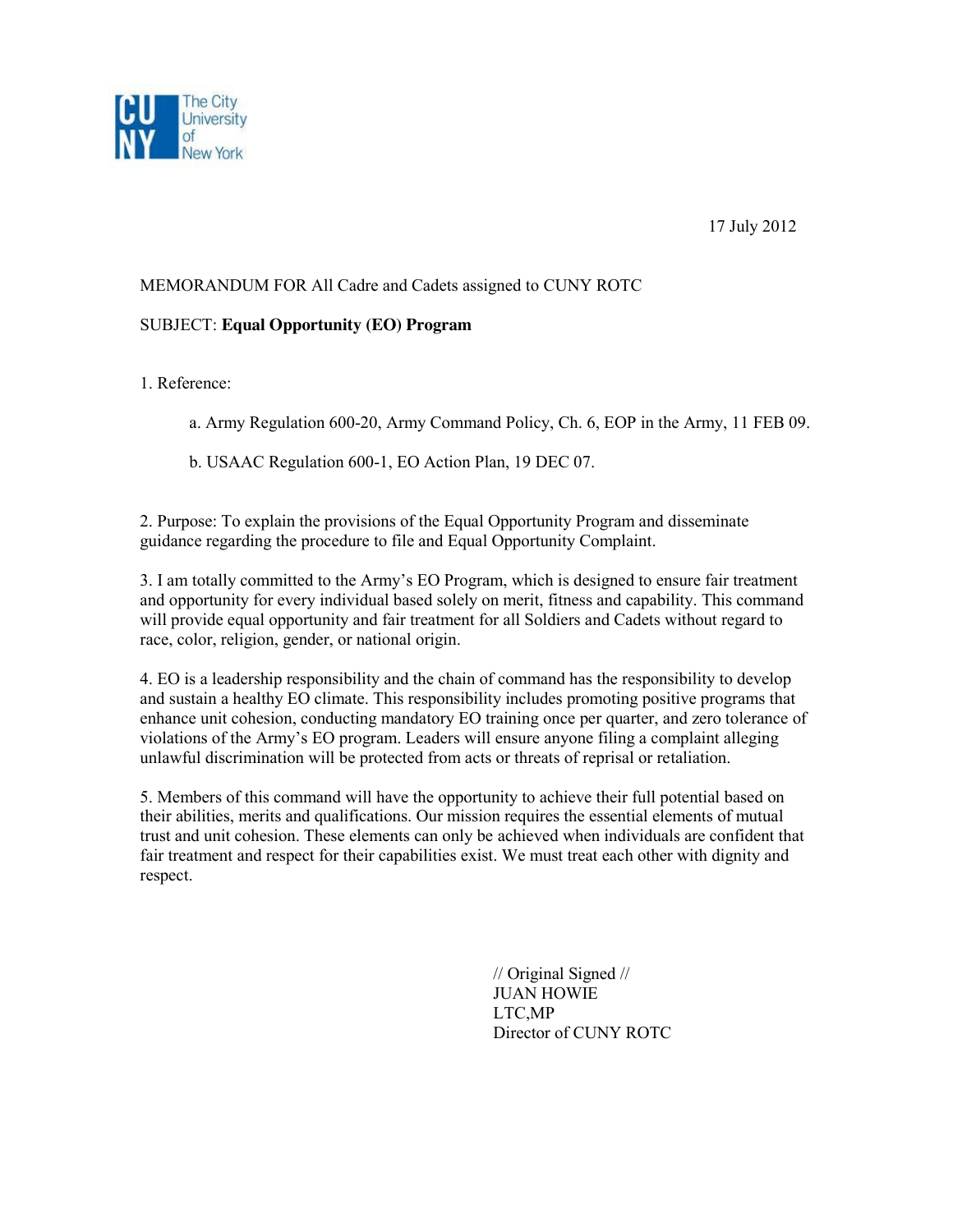

17 July 2012

### MEMORANDUM FOR All Cadre and Cadets assigned to CUNY ROTC

### SUBJECT: **Equal Employment Opportunity (EEO) Discrimination Complaints**

1. Reference: USAARMC 690-7, Equal Employment Opportunity, 1 August 1985.

2. Purpose: Provide command policy for compliance, commitment to, and support of the EEO Program.

3. CUNY ROTC will demonstrate full adherence to this letter and Federal Government policy guaranteeing equal employment opportunity to all persons without regard to race, color, religion, sex, national origin, age, physical or mental handicap.

4. Subordinate leaders and Cadre will ensure equal opportunity considerations are an inherent part of all decisions that may affect civilian employees.

5. I will use aggressive remedial actions to eliminate identified discriminatory practices. Civilian employees who have a complaint of discriminations should contact the Fort Knox Equal Employment Opportunity Officer, telephone 502-624-2545 or any EEO Counselor. The Inspector General, telephone 502-624-7947, is also available for consultation and assistance.

6. A copy of this correspondence will be posted on bulletin boards until superseded.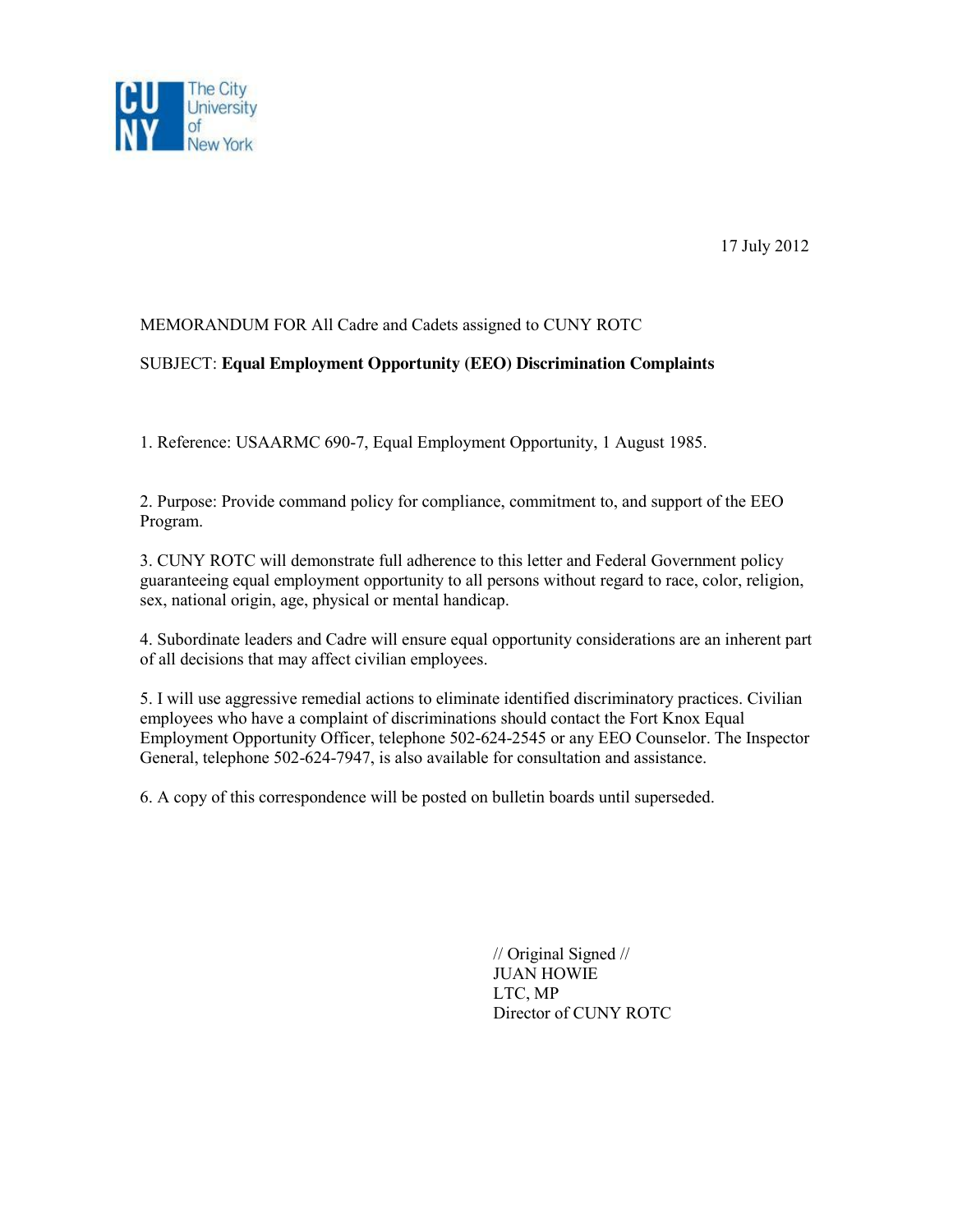

### MEMORANDUM FOR All Cadre and Cadets assigned to CUNY ROTC

### SUBJECT: **Standards of Conduct for Department of the Army Personnel, Improper Behavior**

1. Reference: AR 600-20, Army Command Policy, 13 May 2002.

2. Purpose: Provide command policy regarding improper relationships.

3. Fraternization deals with any improper relationship between superiors and subordinates. Military personnel must recognize that any form of social contact which is actual or perceived as favoritism, preferential treatment, or exploitation by rank is improper. Fraternization is not limited to sexual activity.

4. The prohibition against fraternization is based on long-standing customs of the service. Relations between officers, Cadets and enlisted soldiers must be based on professional standards. Relationships that drift away from professional standards and into personal considerations are prejudicial to good order and discipline and likely constitute the offense of fraternization. Fraternization is punishable under the provisions of Article 134 Uniform Code of Military Justice (UCMJ) and Manual for Courts- Martial (MCM), part IV, paragraph 83, (1995 Edition).

5. The Army's policy on improper relationships is contained in AR 600-20. Paragraph 4-14 states that relationships between Soldiers of different ranks, which cause an actual or clearly predictable adverse impact upon discipline, authority, or morale, will be avoided. Within the U.S. Army Cadet Command, the same policy applies equally to relationships between cadres and Cadets.

6. The guidance in paragraph 7 below is provided in order to establish clear rules on what constitutes an improper relationship. Rules alone are not sufficient to eliminate improper relationships. An organizational atmosphere, which does not condone improper relationships, is essential. The success of this policy is dependent upon implementation at every level. Be vigilant, and take prompt corrective or punitive action when appropriate.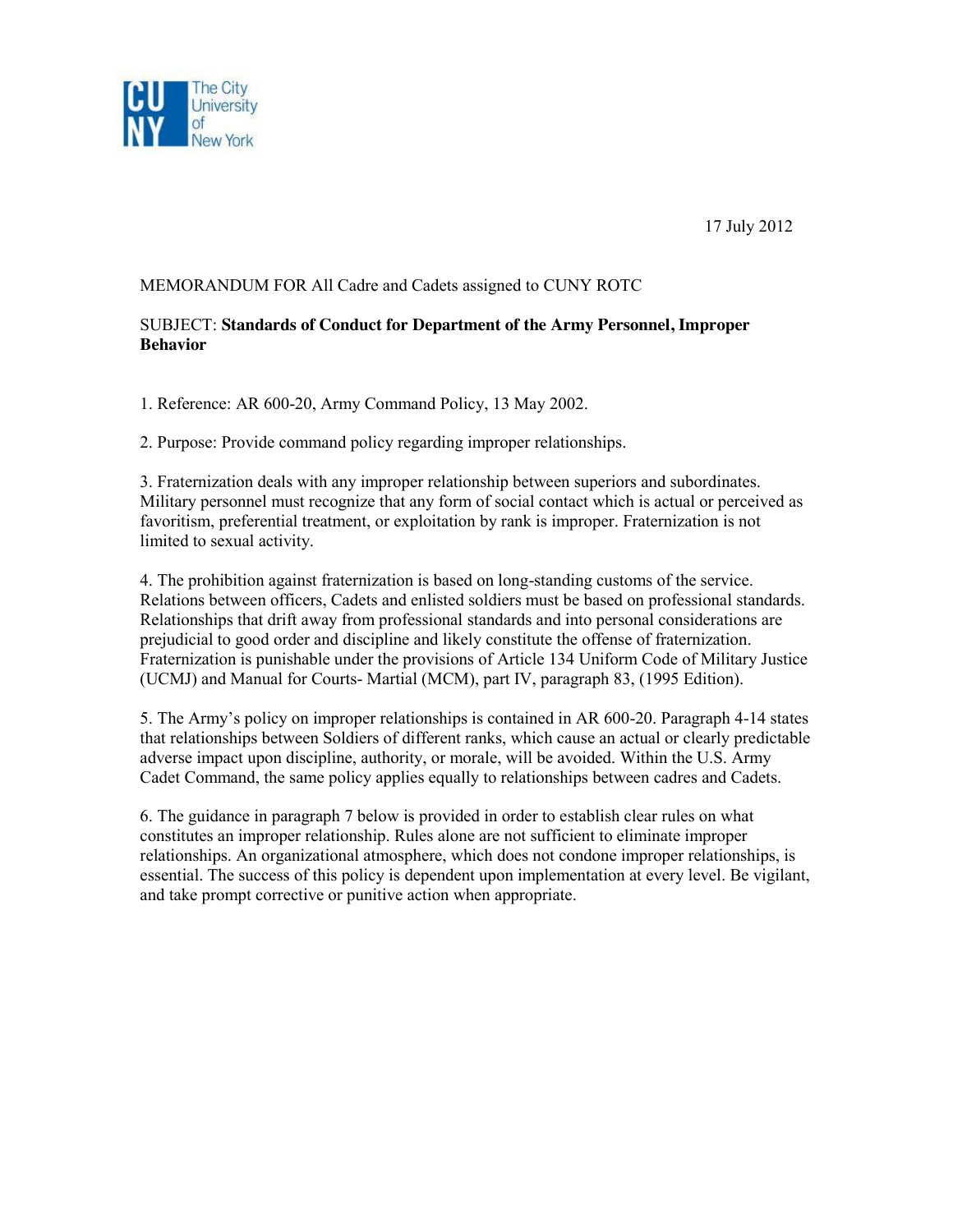#### SUBJECT: **Standards of Conduct for Department of the Army Personnel, Improper Behavior**

7. It is unlawful for an officer or enlisted Soldier assigned/attached to or performing duties in any capacity within the battalion to:

 a. Attend private parties with Cadets, unless the battalion or higher echelon commander authorizes attendances at the party.

b. Date or solicit dates from subordinates, to include Cadets.

 (1) Any student attending SJU or its affiliates is a potential Cadet and therefore may NOT enter into a personal relationship with a SJU Cadre member.

 c. Visit the personal residence of Cadets, unless authorized by the battalion or higher echelon commander.

 d. Invite Cadets to personal residence, unless authorized by the battalion or higher echelon commander.

 e. Inappropriately touch or engage in any form of sexual activity with subordinates, to include Cadets.

 f. Employ, paid or unpaid, Cadets to perform any personal service for themselves or family members.

 g. Otherwise associate with Cadets, on terms of military equality, in circumstances which would constitute "fraternization" as defined in Article 134 (UCMJ), and MCM, part IV, paragraph 83, (1995 Edition), if the same conduct were engaged in with an enlisted person.

8. The Cadet Command policy regarding alcoholic beverages at ROTC social functions is addressed in 2nd Brigade Policy Letter 15.

9. Personnel subject to the UCMJ who violate the provisions of this memorandum are subject to punishment under the UCMJ, as well as adverse administrative action.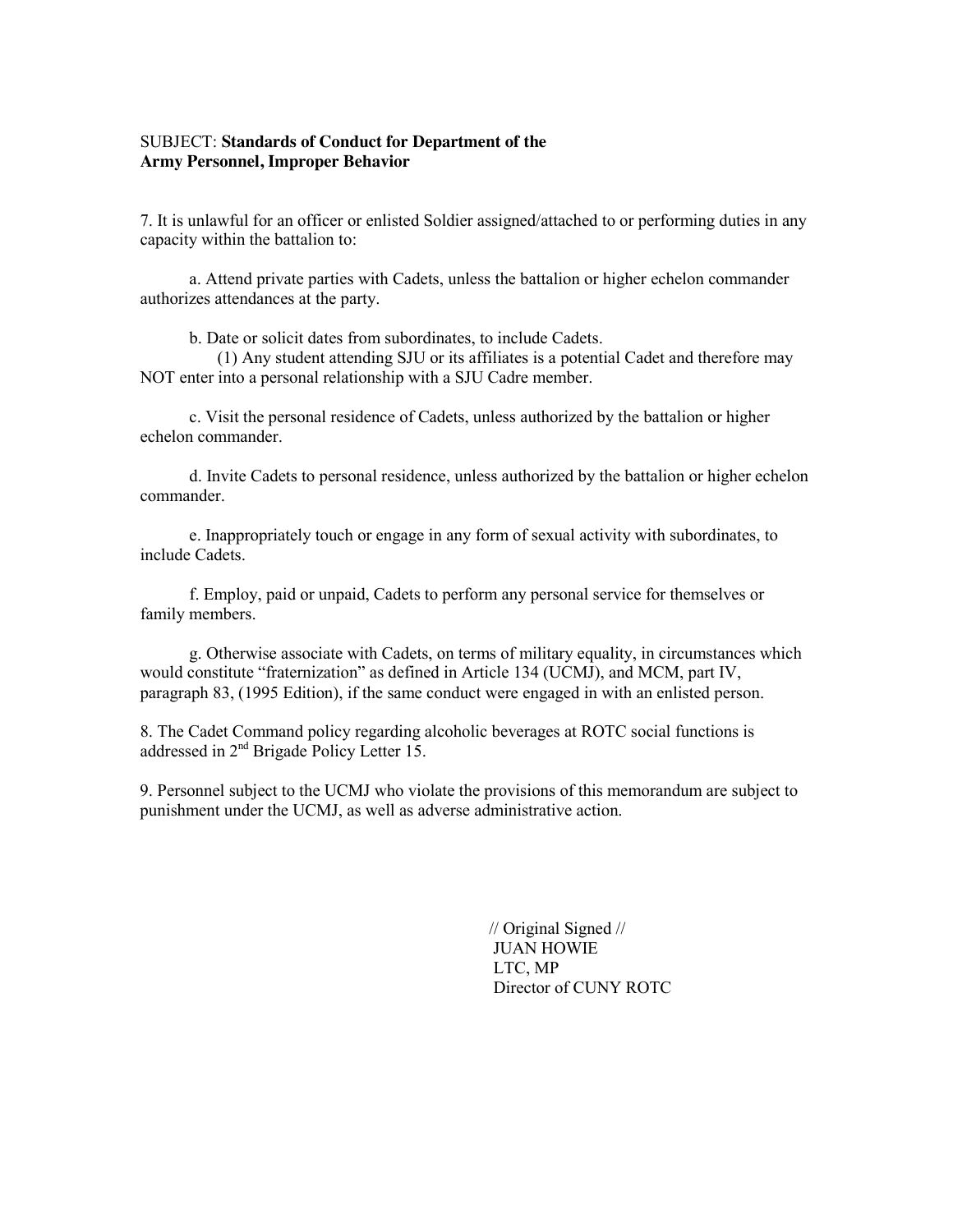

17 July 2012

### MEMORANDUM FOR All Cadre and Cadets assigned to CUNY ROTC

### SUBJECT: **Consideration of Others (CO2) Program**

1. Reference:

a. AR 600-20, Army Command Policy, dated 11 FEB 09.

b. HQDA, Army G-1, Consideration of Others Handbook, undated.

 c. USACC CG Policy Memorandum #15, Consideration of Others (CO2) Program, dated 10 AUG 07.

2. Purpose: The purpose of the CO2 training program is to nurture and preserve the Army's values and to strengthen trust, cohesion, and readiness through an awareness of others. The Army is a Team and conscious effort is required to build an environment that is beneficial to all.

3. The objective of the CO2 Program is to strengthen our overall command climate by reinforcing trust, teamwork, individual dignity and respect for all people.

4. All human relations within CUNY ROTC fall under the umbrella of CO2. This training covers a broad range of topics including moral and ethical development (individual and organizational), leadership development, team building, equal opportunity, family concerns, health, safety, drug and alcohol abuse, gender issues, discrimination, and any form of insensitive or offensive behavior.

5. Training Requirements:

 a. All permanently assigned personnel will conduct quarterly CO2 training. Training will follow these guidelines:

 (1) Classes will be facilitated by personnel assigned to the particular unit, using a small, interactive group discussion format

 (2) Initial CO2 training will be an overview of the program- conducted at the start of the academic year. Subsequent training should be conducted based on results of the continued assessments from interviews, focus group meetings, observations, unit records, award/promotion rates and other statistical data.